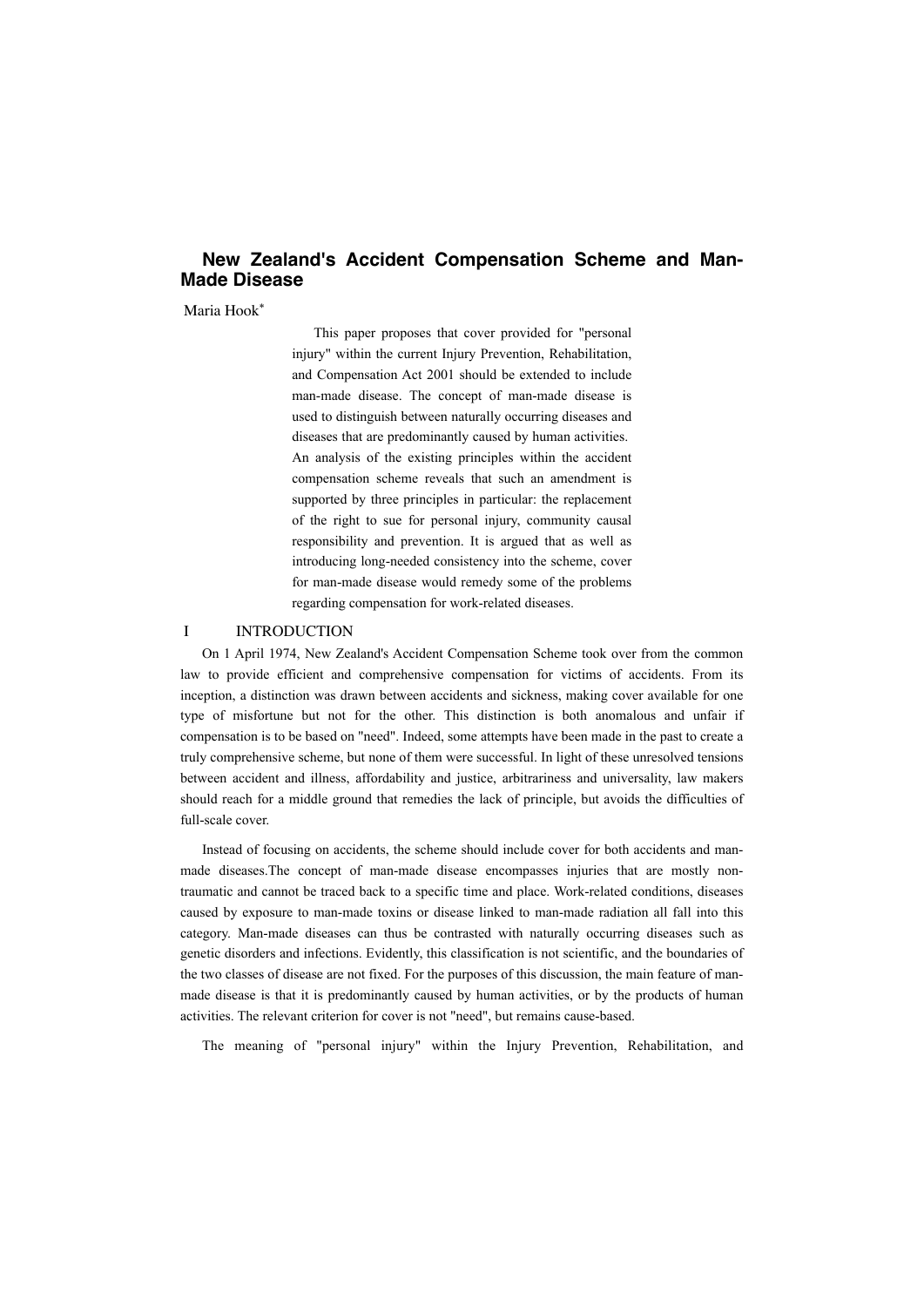Compensation Act 2001 (IPRC Act) should thus be extended to include man-made disease. This focus on anthropogenic (man-made) harm is supported by three principles on which ACC already operates: the abolition of the right to sue for personal injury, community causal responsibility and prevention. These principles will be analysed in Part III. Part IV discusses the practicability and the possible scope of such a legislative amendment. Finally, the argument will be made that extending cover to man-made disease would remedy some of the problems in relation to compensation for work-related diseases.

Throughout this essay, reference will be made to a particular case of toxic exposure to illustrate the arguments presented. From the 1960s to 1988, sawmill workers in Whakatane were exposed to pentachlorophenol (PCP), an organochlorine containing dioxins. PCP was used on timber to prevent the fungal infection sapstain and is linked to a range of health problems, including skin rashes, injury to organs and possibly cancer. Out of 59 ACC claims, approximately 40 were rejected because the workers could not show that they had suffered a work-related disease. PCP is the source of both accidents and man-made diseases. It has affected the sawmill workers' health as well as that of their families. This example demonstrates the shortcomings of the scheme as it stands today, and gives an insight into the concept of man-made disease. At present, there are no approved products in New Zealand containing PCP. It is banned in many countries and is classified as a highly hazardous pesticide by the World Health Organization.

# II THE CURRENT LEGISLATIVE REGIME

The distinction between accident and disease originates from the pragmatic decision in 1967 to increase the scheme's affordability by excluding cover for both sickness and disability. Lawmakers did not differentiate between naturally occurring and man-made disease, relying instead on an exception of work-relatedness and on the capacity of other systems, such as social security legislation, to deal with the remaining cases. The current legislative framework of ACC is contained in the IPRC Act. Cover under the Act is limited to "personal injury" sustained in New Zealand. In defining the term "personal injury", section 26 expressly excludes "personal injury caused wholly or substantially by a gradual process, disease, or infection". The only exceptions to this exclusion can be found in section  $20(2)(e)$ -(h). According to that section, the meaning of "personal injury" also extends to a gradual process, disease or infection that is work-related, a treatment injury or "consequential on personal injury … for which the person has cover". Injuries caused by a gradual process, disease or infection thus only come under the ambit of ACC if they fall within these categories.

"[P]ersonal injury caused by an accident" is specified as one of the main grounds for cover. The term "accident" is set out in section 25 and, in maintaining consistency with sections 20 and 26, does not extend to gradual injuries. In fact, a defining feature of an accident within the meaning of the IPRC Act is the transient nature of its cause. The section includes particular time frames to highlight this temporal limitation, such as "a specific event or a series of events, other than a gradual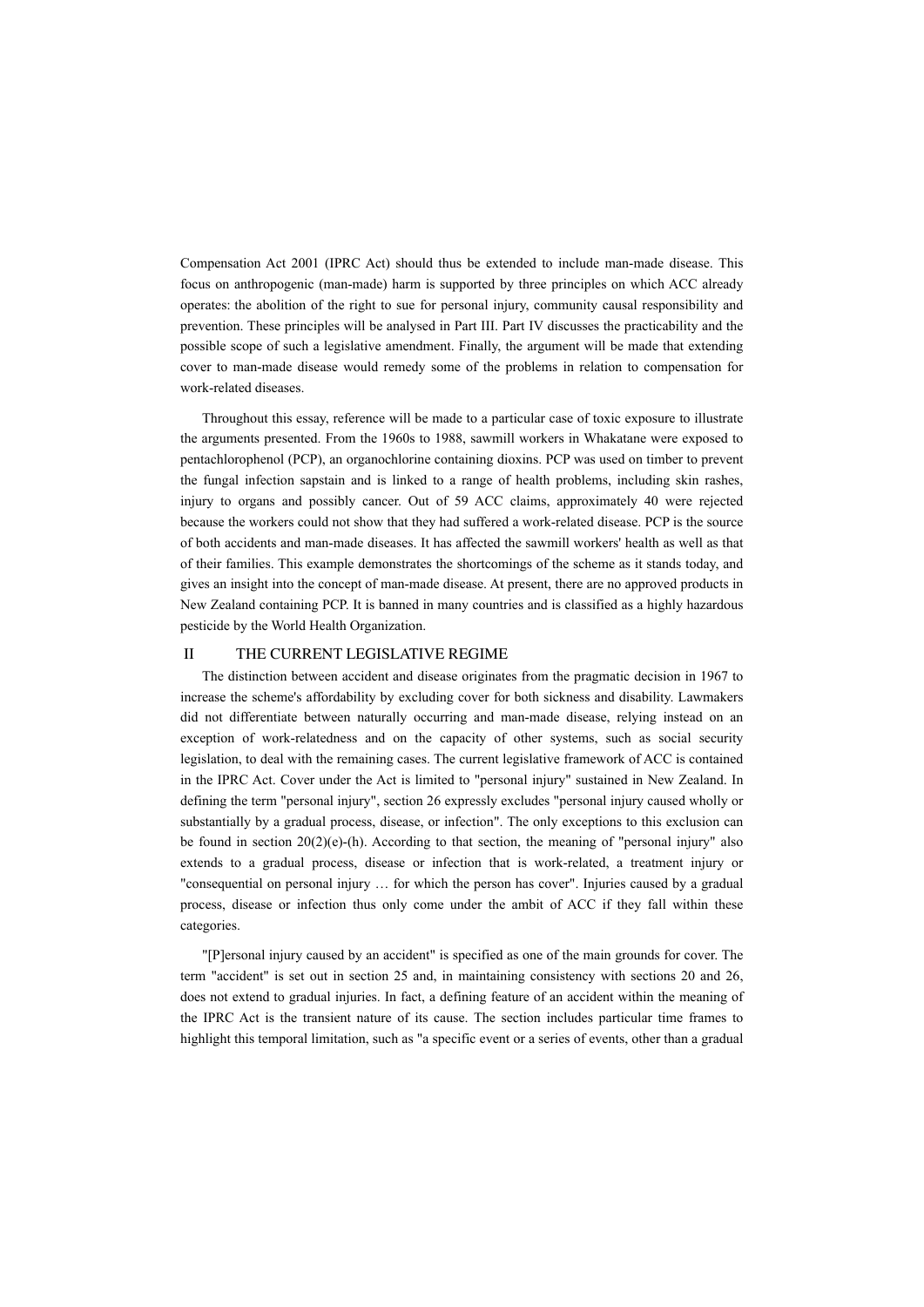process", "the inhalation … [or] the oral ingestion of any … foreign object on a specific occasion" or "the absorption of any chemical through the skin within a defined period of time not exceeding 1 month". This terminology thus demonstrates the legislature's intention to prevent gradual diseases from creeping into the Act via an extended meaning of "accident".

It should be noted that, despite this categorical exclusion of disease, some sick claimants can still qualify for cover even if they do not meet the requirements of the recognised exceptions in section  $20(2)(e)$ -(h). In these cases, the claimant's disease is classified as an accident because it was caused by external factors within a limited period of time. The source of the disease is usually manmade. Asbestos-related illnesses demonstrate this point well. Asbestos is the cause of two diseases: mesothelioma, a form of cancer, and asbestosis, a chronic respiratory condition that often leads to lung cancer. While the latter develops with long-term exposure and is therefore not generally covered by ACC, the former is caused by the inhalation of a single fibre of asbestos and thus arises, in accordance with subsection  $25(1)$ , "on a specific occasion". As in the case of these two conditions, anthropogenic disease often involves a latency period, that is a period in which the disease is already present but has not yet manifested itself. The question whether the cause of the disease was an isolated event or gradual exposure is therefore far from straightforward.

As the concept of man-made disease is not compatible with the sickness/accident divide of ACC, the legislature has simply ignored its existence. However, the generalisation of sickness has had undesirable consequences. It has marginalised victims of toxic exposure and has created anomalies in the treatment of man-made disease. A non-worker contracting asbestosis would certainly be justified in thinking that ACC subjected claimants to the exact "lottery" that it was supposed to replace. As objectionable as these effects might seem, however, mere injustice cannot constitute a valid reason for recognising man-made disease as an additional ground for cover. The sufferer of a naturally occurring illness is surely as deserving of compensation as the victim of a man-made disease. The suggestion to include man-made disease in ACC must thus be founded on different reasons.

# III ACC PRINCIPLES AND MAN-MADE DISEASE: A QUESTION OF **CONSISTENCY**

When the Woodhouse Commission first devised the concept of an accident compensation scheme, he envisioned universal coverage for both injury and sickness. This integrated approach would have been supported by two fundamental principles: The first, "community responsibility", is founded on the idea of social solidarity and recognises the state's obligation to support the incapacitated in return for collectively benefiting from the productive work of individuals. The second principle, "comprehensive entitlement", follows automatically from the first and emphasises that, contrary to tort law, the cause of incapacity is irrelevant. It is the incapacity itself which is in issue and which attracts compensation. Consequently, cover should be provided on the basis of need.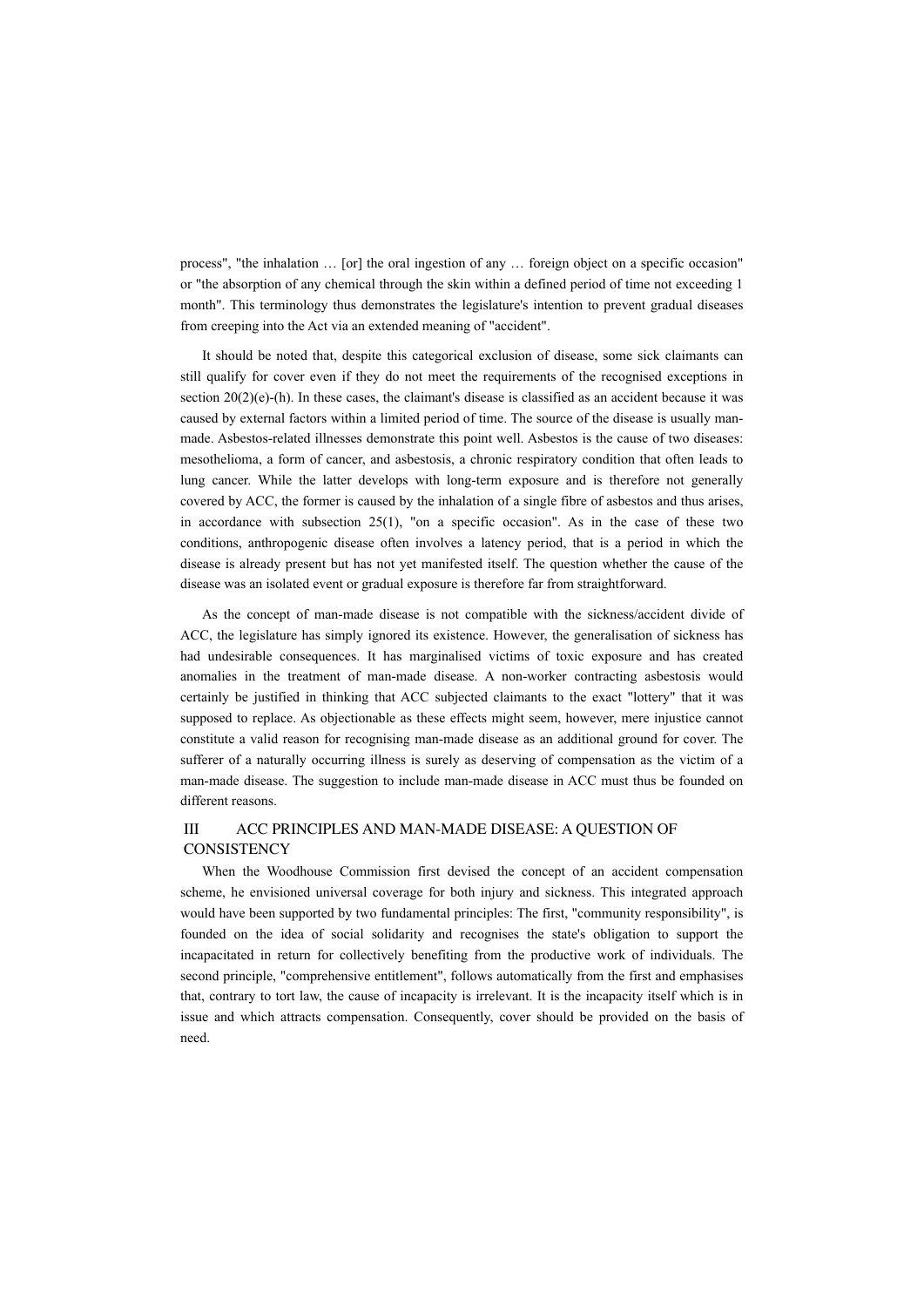It is clear that the injury/sickness divide as described in Part II undermines both these principles. A cancer sufferer and the victim of a car accident are equally deprived of "their ability to contribute to the general welfare" and should therefore automatically trigger social solidarity in the form of comprehensive entitlement. Yet, under ACC, only the accident victim will receive such benefits. Woodhouse himself acknowledged this anomaly, but did not address its theoretical implications. The distinction between injury and sickness is not compatible with the rationale of assisting those in need. On the contrary, it is the cause of a person's incapacity rather than the incapacity itself that determines a claimant's eligibility for cover under the scheme. The scheme as it was implemented therefore has little in common with the original Woodhouse principles.

As the focus on accidents has rendered the "Woodhouse logic" more or less obsolete, a sound argument for extending or modifying ACC has to be founded on a different set of principles. Without a principled framework, changes to the IPRC Act are arbitrary and will lead to a fragmented system of compensation, eroding public confidence in the scheme. This lack of direction also invites judicial expansionism and thereby jeopardises the principle of fiscal responsibility. While it has been suggested that new "mid-level principles" must be created to guide further decision making in this scheme of limited scope, the proposal to extend cover to anthropogenic diseases already conforms with the existing conceptual framework of ACC. It therefore does not require the devising of completely new principles. Both in the present and in the suggested scheme, the cause of incapacity is paramount. A rediscovery of the need principle is thus not advocated here. Instead of distinguishing between accident and disease, however, the system should draw the line between accidents and man-made disease on the one hand, and naturally occurring disease and disability on the other hand.

Hence, the driving force behind this idea is the current accident scheme itself. ACC operates in accordance with a set of principles that can be applied to man-made disease. These principles are the replacement of the right to sue for personal injury, community *causal* responsibility and prevention. Although these principles are deep-rooted in the scheme, the absence of cover for man-made disease presents an unattractive inconsistency. The suggested change to the "boundaries of ACC" is merely a necessary adjustment, intended to close a gap within the current scheme. Each principle will now be analysed in more detail to establish its position within the IPRC Act, to assess its relation with manmade disease and to address some of the effects that result from its inconsistent application.

A The Replacement of the Right to Sue for Personal Injury

## 1 The replacement of the right to sue for personal injury and ACC

Considering that the conceptual differences between illness and accidents are at first sight easy to grasp, and that cover for illness would involve extensive costs, it appears as if making a distinction between injury and sickness was nothing more than a pragmatic move on the part of decision-makers. Torn between the necessity of affordability and the ideal of comprehensiveness, the line had to be drawn at a clear, yet (seemingly) anomalous point of demarcation. However, some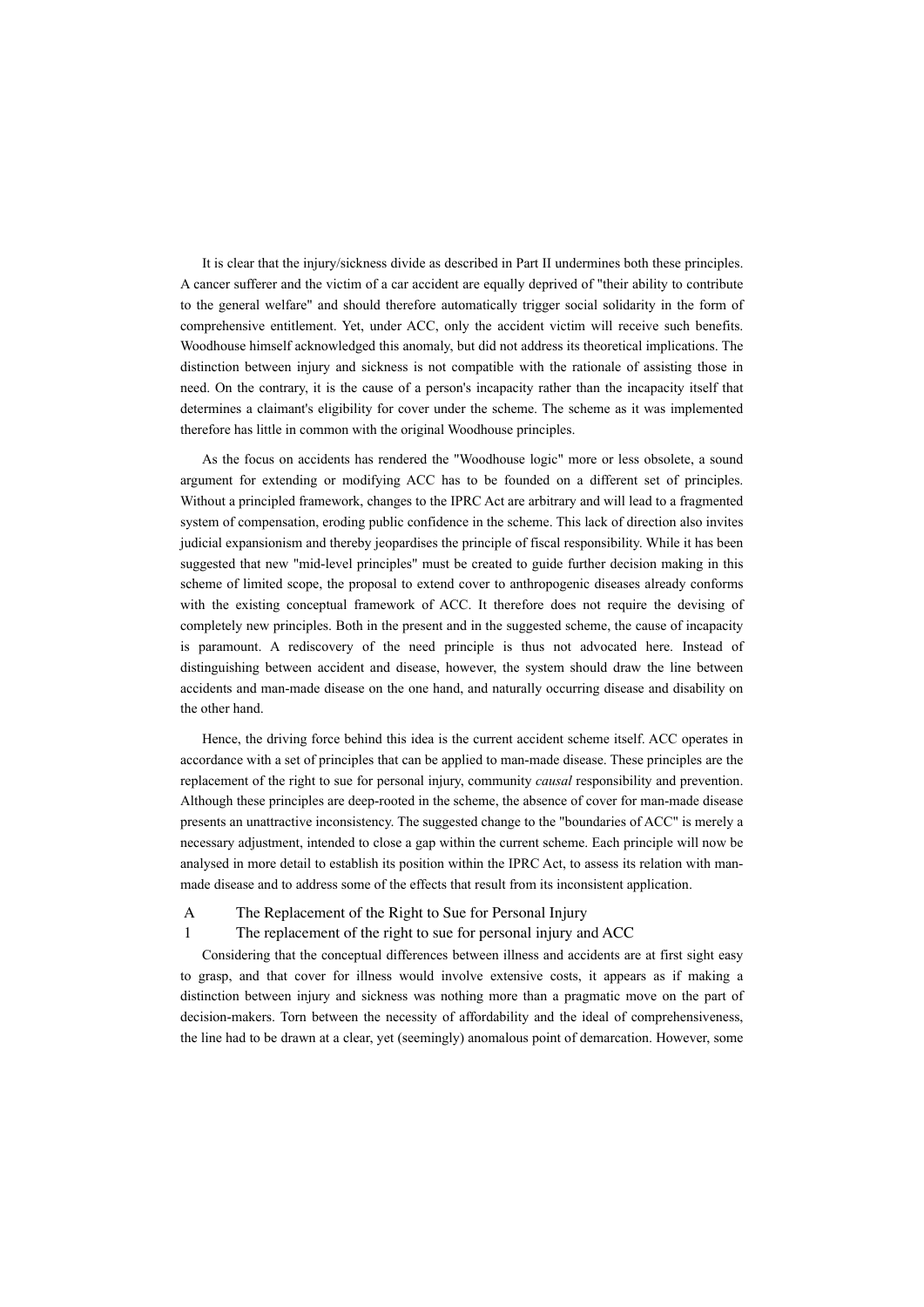logic can be detected in this distinction. The groundbreaking feature of ACC was of course the abolition of the right to sue for personal injury. By replacing common law damages with accident compensation, ACC was intended "to supplant the vagaries of actions for damages for negligence at common law". Consequently, sickness was beyond the scheme's boundaries as sick people had never had the option of seeking redress through courts.

Some exceptions to the exclusion of sickness were recognised, however, such as occupational disease. Cover for work-related illness represents a logical departure from the focus on accidents because, in the absence of worker compensation legislation, occupational disease would be actionable at common law. On a narrow approach, the underlying rationale of the system is therefore to provide compensation for harm that would otherwise be actionable at common law (with the accident concept being the most congruent with personal injury law). Broadly speaking, cover is available for injury that has an external cause – an accident and/or actions by a third party. This broader approach is necessary to avoid the replication of tort concepts in a no-fault system.

## 2 The replacement of the right to sue for personal injury and man-made disease

Considering this aim of abolishing personal injury law, it is surprising that anthropogenic disease that is not work-related is excluded from the scheme. At common law, the right to sue for a disease caused by toxic factory fumes for example is  $-$  at least in theory  $-$  equally available to workers at the factory and to nearby residents. Yet ACC's reach is limited to work-related disease. It has been suggested elsewhere that gradual process conditions should not be generally excluded merely because they are not work-related, and that man-made diseases in particular have to be included in the scheme if a true substitution of the tort-system is to be achieved. There is simply no justification in principle for distinguishing between accidents and man-made disease.

## (a) The survival of tort law

One of the effects of this blanket notion of disease has been the development of a grey area between accident compensation and tort law. As civil claims for non-occupational man-made disease are not barred under section 317 of the IPRC Act, victims retain the option of litigation. This creates uncertainty where the distinction between accident and disease is not clear-cut. In *Rinnai v Pickard*, a mother and her son sought common law damages for carbon monoxide poisoning caused by a heater. The son, however, had previously lodged a claim for the poisoning with ACC which was accepted. The plaintiffs argued that the ACC claim only covered a specific incident of poisoning on a particular day, while the personal injury in issue related to the long-term harm that the heater had caused before and after the "specific occasion". The mother, on the other hand, had solely experienced gradual poisoning. The defendant argued that the proceedings were barred by section 317 and that both causes of action should be struck out. The Court did not agree with this. As described by Robertson J, inhalation of gas while sitting in front of the heater might have been enough to cause illness on a specific occasion, whereas moving about the house and thus inhaling gas intermittingly would lead to gradual illness. It is difficult to accept that cover for one type of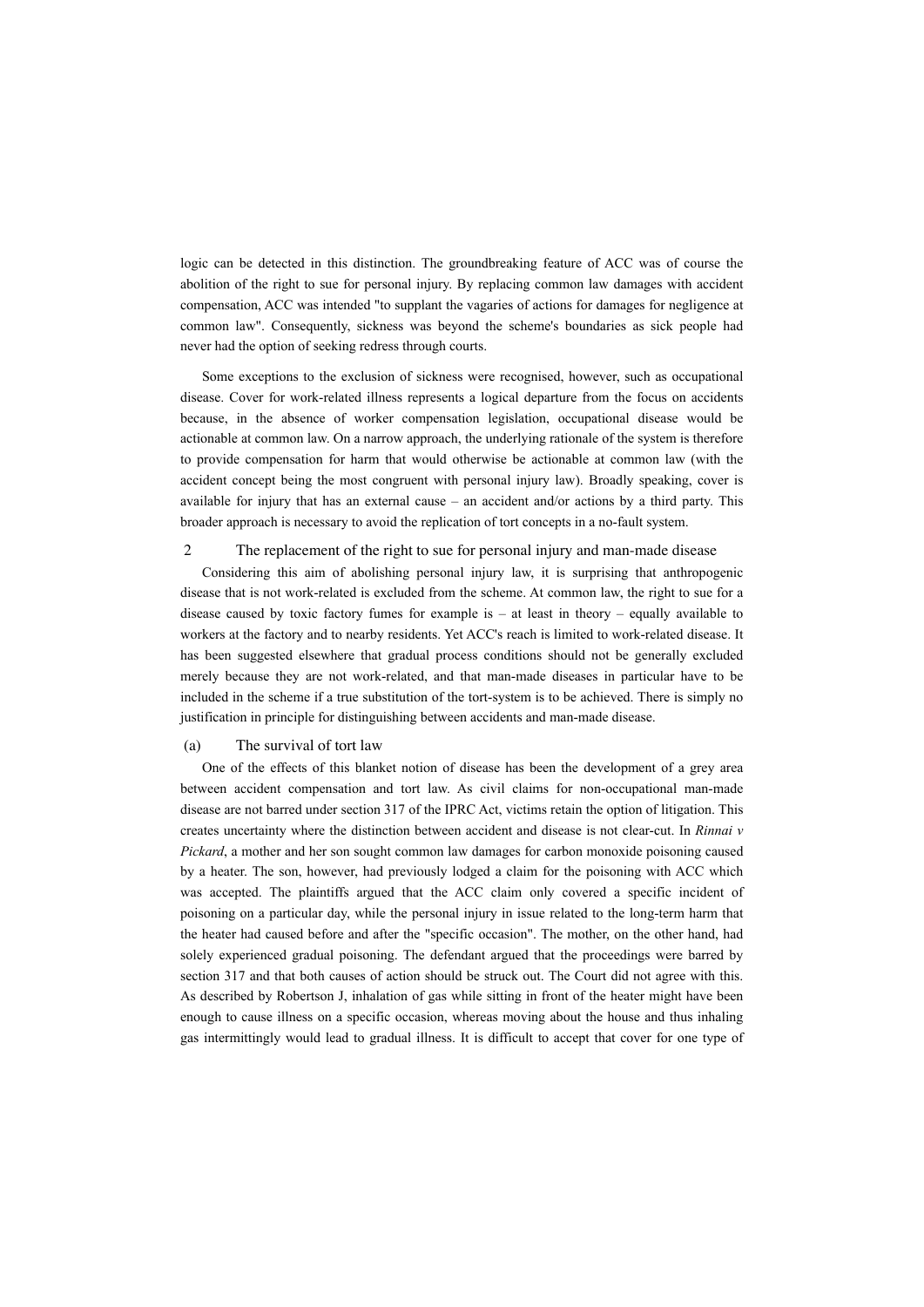health condition caused by the same appliance could depend entirely on the timeframe within which the harm occurred.

Apart from uncertainty as to which compensation system is applicable, the survival of negligence actions has two further undesirable impacts: First, it leads to disparities in compensation as tort damages generally outweigh ACC benefits. Second, it undermines the no-fault principle: With increasing knowledge of toxic substances and disease causation, it is likely that negligence actions for gradual illness will increase in future, reintroducing the fault requirement for personal injury on a growing scale. Where the application of the IPRC Act is uncertain, claimants might attempt to circumvent ACC in order to gain greater compensation through the courts.

Finally, it should not be forgotten that what made ACC possible was the efficiency gain associated with the replacement of the common law. While personal injury actions involved high transaction costs that could be avoided by providing no-fault cover, compensation for naturally occurring illness did not promise any economic gains beyond the benefits of effective rehabilitation. Assuming that man-made diseases are or will be the subject of litigation to a sufficient extent, this class of illness would therefore not stand in the way of the scheme's affordability.

#### (b) Deficiencies of tort law in exposure cases

There are some general deficiencies of the tort system that motivated the development of an accident scheme, such as the failure to compensate a large number of victims, unnecessary transaction costs and long delays. As was mentioned above, the damages received at the end of a trial might outweigh ACC compensation to a considerable degree, and some victims will no doubt prefer to have their day in court and see justice being done. However, in light of the small proportion of victims that finds redress in the courts, it is fair to say that for many people "certainty of recovery … [is] worth much more than the chance of recovering a higher sum". In addition to the general points just mentioned, tort law performs particularly poorly in gradual exposure cases. Leaving aside the problem of proving causation, which would present similar difficulties under ACC and which will be addressed in a later part of this paper, there are some inherent features of disease cases that could be remedied by a no-fault approach.

First, proof of fault can present a significant hurdle to plaintiffs in a common law action who have to show that the defendant behaved negligently, that is, that the defendant breached his or her duty of care to avoid reasonably foreseeable harm. Of course, the risk of disease is often extremely difficult to foresee due to a lack of scientific knowledge, and unless, for example, regulatory safety standards were breached, the required level of carelessness would be difficult to establish. Even if the defendant possessed information about health risks associated with the relevant substance or activity and thus acted negligently, or even if such information had been reasonably available, it is uncertain whether this fact would ever be revealed at trial. As reasonable foreseeability of harm is irrelevant in the context of ACC, the unavailability of information before the onset of the disease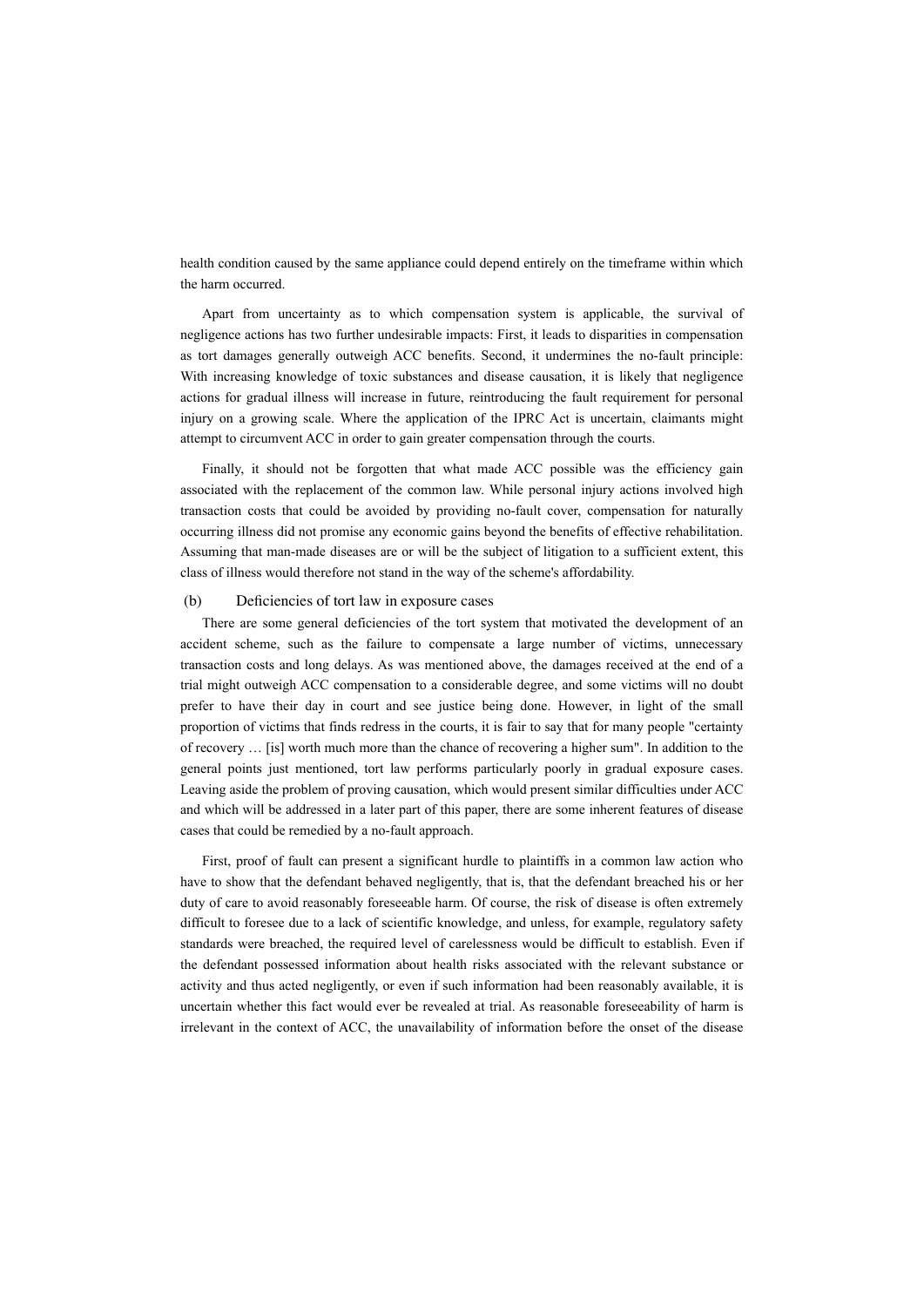will not impact on the success of a claim. Actual or reasonable knowledge of the risk does not have to coincide with the harmful activity. For the purposes of compensation, sufficient scientific information is therefore only crucial at the time of making the claim to determine causation.

Second, the fault requirement is complicated by the matter of corporate liability. For a corporate liability claim to succeed, the company must still be in business when the illness is detected. As diseases often have a long latency period, this condition may well not be satisfied, leaving claimants without redress. Even if the company is still in business, it might not have sufficient assets to pay out damages to a potentially huge group of victims. The rise of "network societies" also shelters businesses from liability. Networks are a form of strategic organisation that interlinks various groups and institutions and is built on dynamic structures of communication. As players within the network become more and more interconnected, the causal chains of their actions become diffuse, enabling them to displace risks on to groups outside of the network. Attribution of fault and proof of causation are rendered impossible. Powerful networks thus shield their participants from liability by transferring the costs to weaker groups.

Third, apportionment of responsibility can be a complex issue in common law actions that involve disease. In the case of multi-source exposure, a court faces considerable difficulties in fairly attributing blame to the defendants. Joint contribution to the development of a disease could impede a finding of negligence, for example. If the cumulative effect of a commonly used chemical was harmful to consumers, individual producers might not be held negligent because the effects of such widespread use were unknown and unpredictable. In *Fairchild v Glenhaven Funeral Services Ltd*, the House of Lords had to deal with the opposite scenario. Different employers had exposed the plaintiff to the risk of mesothelioma, yet it was impossible to determine which single fibre of asbestos and so which defendant had actually caused the disease. Although the judges in this case were able to find an innovative solution to a complex legal problem, the case illustrates the vulnerable position of plaintiffs who have been exposed to hazardous substances from multiple sources. Another difficult task in these circumstances is the allocation of damages once negligence has been established. Disease cases therefore implicate liability boundary problems that would not arise in ACC. Without needing to establish legal liability, it is unnecessary to attribute fault to a diffuse class of defendants.

#### 3 Conclusion

Although the abolition of the right to sue for personal injury is a core principle of ACC, common law actions for man-made disease are still possible. Some of the workers at the Whakatane Sawmill took treated timber off-cuts home to use as firewood. If family members had experienced high fevers as a direct result of the exposure (pentachlorophenol causes cells in the body to produce excess heat), section 25 would have applied. However, if regular fires had caused damage to the liver and to the immune system, a common law action would have been the only option. So while man-made diseases are partially covered by ACC, all gradually developing cases will have to be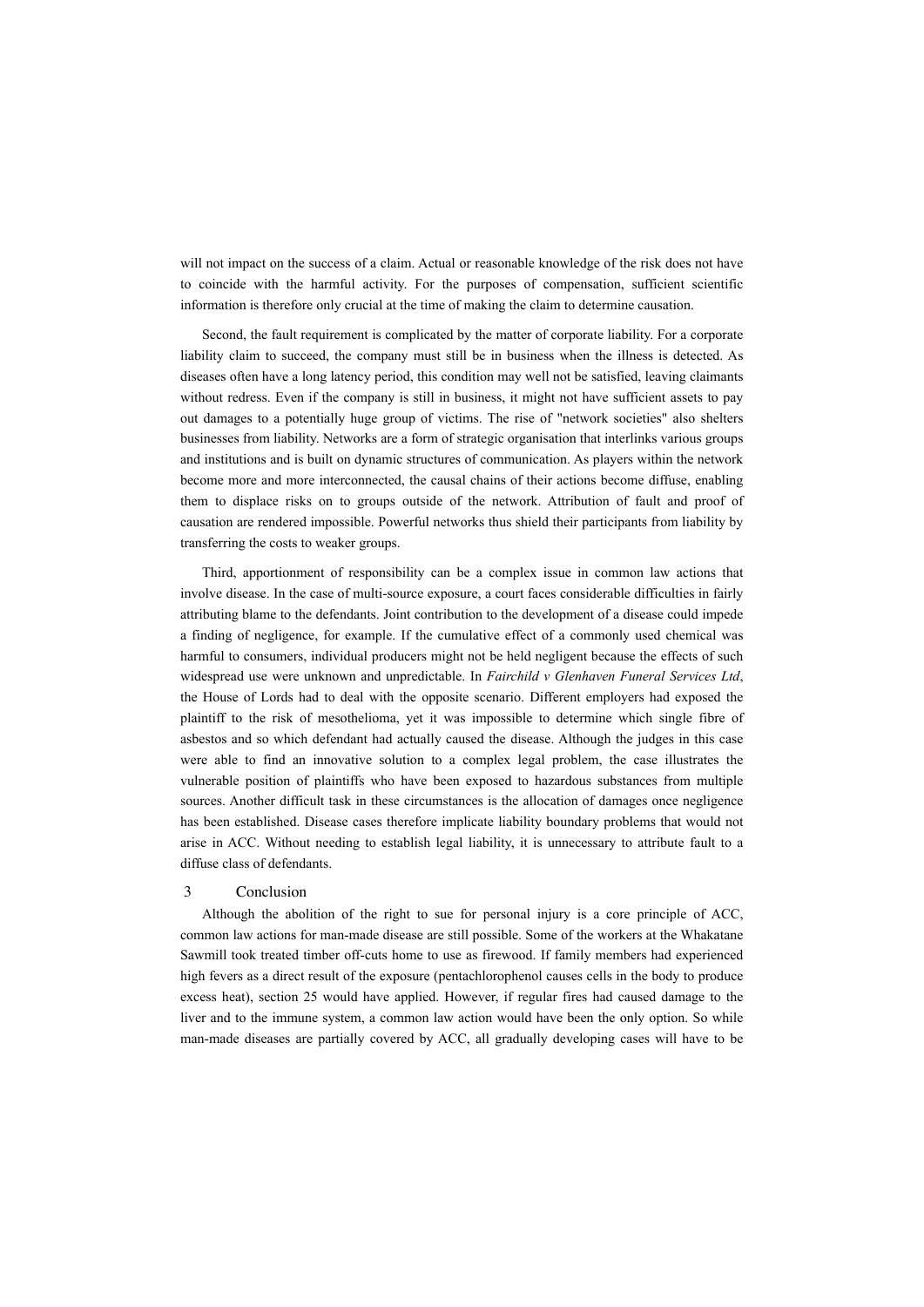dealt with in civil actions. This partial survival of personal injury law can lead to uncertainty and injustice.

One of the main motivations to replace negligence actions with no-fault compensation was to remedy the common law's deficiencies. The common law has failed particularly in respect of disease cases. To succeed in a claim of negligence, the sawmill workers would have to establish that Carter Holt knew or should have known of the health risks posed by the use of PCP. The Carter Holtowned sawmill in Whakatane closed down in 1988, but the dangers of PCP were only officially revealed in a government funded study in the early 1990s. It might thus be difficult to prove negligence on the part of the company.

The scheme's replacement of common law actions is not the only indicator, however, that cover for man-made disease corresponds with already existing principles. Community causal responsibility is another idea that already manifests itself in ACC and that supports the inclusion of man-made disease in the system.

## B Community Causal Responsibility

#### 1 Community causal responsibility and ACC

The principle of community responsibility was considered to be one of the foundations for a universal compensation scheme. In reality, however, the principle merely functions as an ideological backdrop to the scheme. With the exclusion of cover for sickness and disability, community responsibility was never put into practice. It would be difficult indeed to reconcile a system that awards cover based on the cause of incapacity with this principle, the idea that the relationship between individuals and society is one of shared interests and reciprocity. Although not regarded as being of great importance by the Woodhouse Commission, community *causal* responsibility is a concept that is much more fitting: its simple premise is that society should bear responsibility for injuries that result from collectively beneficial activities. "Since we all persist in following community activities, which year by year exact a predictable and inevitable price in bodily injury, so we should all share in sustaining those who become the random but statistically necessary victims." Community causal responsibility thus recognises that human activities cause incapacity, and that society is responsible for that harm. Based on this principle, cover should be available for all incapacity caused by human activities. Community responsibility, on the other hand, extends to all incapacity regardless of its cause, and the common law merely addresses incapacity caused by fault.

In its current form, ACC does not operate according to the Woodhouse principle of community responsibility. Instead, it is effectively based on the idea of community causal responsibility. Incapacity resulting from human activities is classified as injury, whereas "naturally occurring" incapacity is considered to be non-qualifying as it falls within the concept of sickness and disability. Section 30 of the IPRC Act follows this logic by categorising work-related sickness and disability – the product of human activities – as injury. Nonetheless, to achieve consistency within the IPRC Act, it is clearly necessary to create another exception – man-made disease that is not work-related.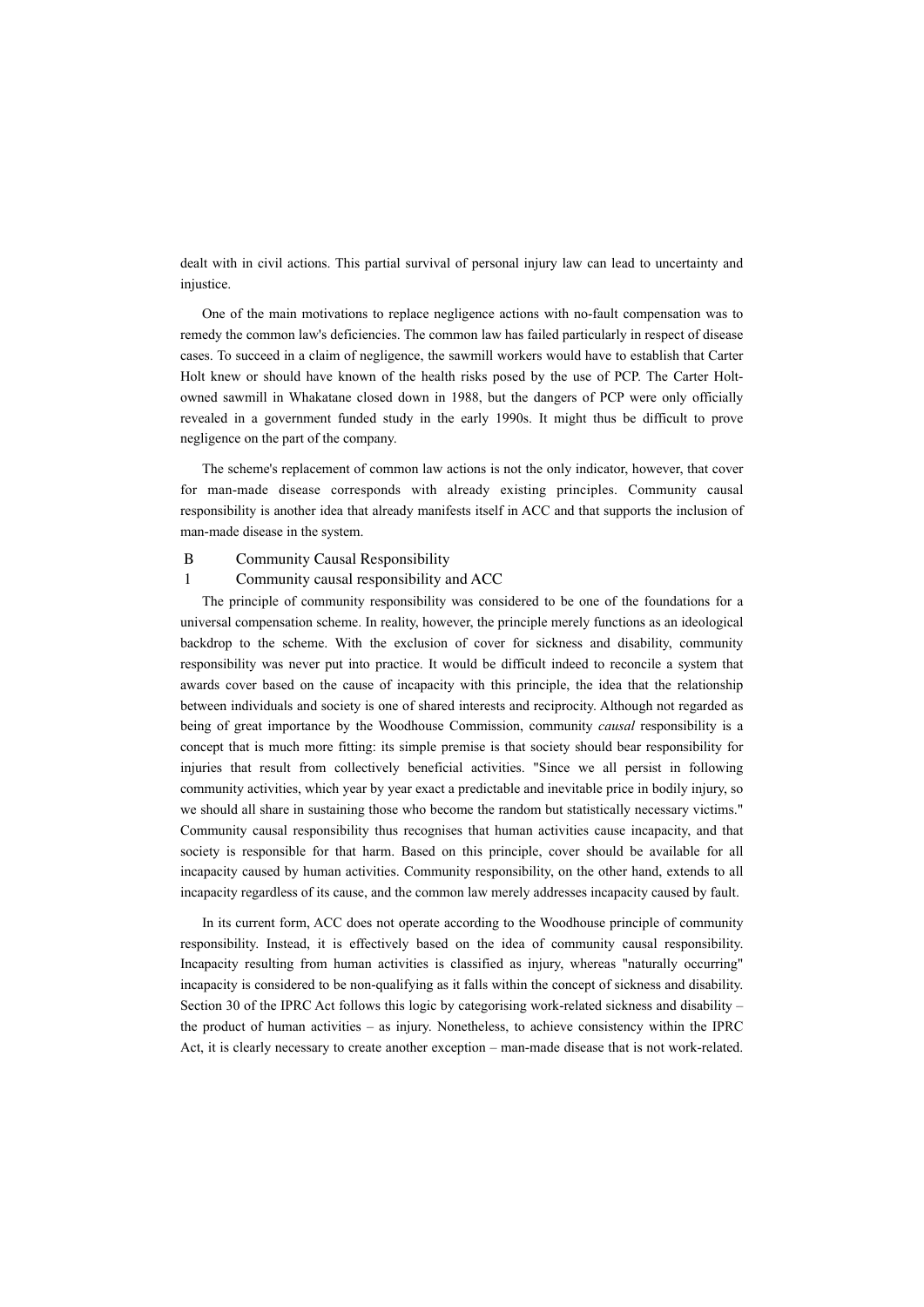This is in line with previous suggestions that the principle of community causal responsibility might "support the extension of ACC boundaries to man-made diseases, processes, and so forth, which are not work-related", such as "cumulative environmental exposure to toxic substances".

## 2 Community causal responsibility and man-made disease

The ongoing refusal to acknowledge this logical connection between community causal responsibility and man-made disease disregards the wide-reaching impact that human activities have on people's health. However, there is also a positive argument to be made as to why the burden of disease causing risks should be carried collectively, which is that most of them are "risks of social progress". The use of toxic chemicals such as Polybrominated Diphenyl Ethers (PDEs) for example entails both risks and benefits for society. PDE is a flame-retardant which helps to significantly reduce the flammability of products (like seat-fabrics on planes), but is also thought to be carcinogenic. By permitting such chemicals to be employed, society either rates their benefits higher than the costs associated with them, or it deems progress more important than avoiding possible long-term effects that are yet unknown.

# 3 Conclusion

Community causal responsibility is the second principle within ACC that also applies to manmade disease. The authorisation of PCP as an industrial biocide contributed to the success of New Zealand's timber industry, and allowed people all over the country to benefit from lower unemployment rates and increased export volumes. The use of PCP was widespread, and it can be found in air, soil, water and food. The community thus has to share the burden of the sawmill workers' misfortune. This has not yet happened. After the New Zealand government had ordered the cleanup of all PCP contaminated sites, authorities issued a guideline recommending that consumption of trout from Lake Rotorua should not exceed three servings per week due to PCP discharge from the Waipa Mill. However, it did not assume responsibility for any harm to human health – harm that, as will be seen in the next section, might have been preventable.

## C Prevention

## 1 Prevention in ACC

Beside rehabilitation and compensation, prevention is one of ACC's main purposes. Section 3 describes the principle as an overriding goal "to reduce the incidence and severity of personal injury". The development of a "safety culture" is part of that strategy. ACC therefore offers a framework within which the risk of man-made disease could be comprehensively dealt with. Instead of imposing ex post liability for tortious acts, ex ante regulatory policies can be developed that prescribe certain standards of care or implement strategies of prevention. One such example is the Health and Safety in Employment Act 1992 (HSE Act) which aims to promote the prevention of work-related harm through risk management and enforcement. As well as outlining employers' duties, the Act creates a range of offences and notices for non-compliance with the provisions. Another relevant example is the Hazardous Substances and New Organisms Act 1996 (HSNO Act)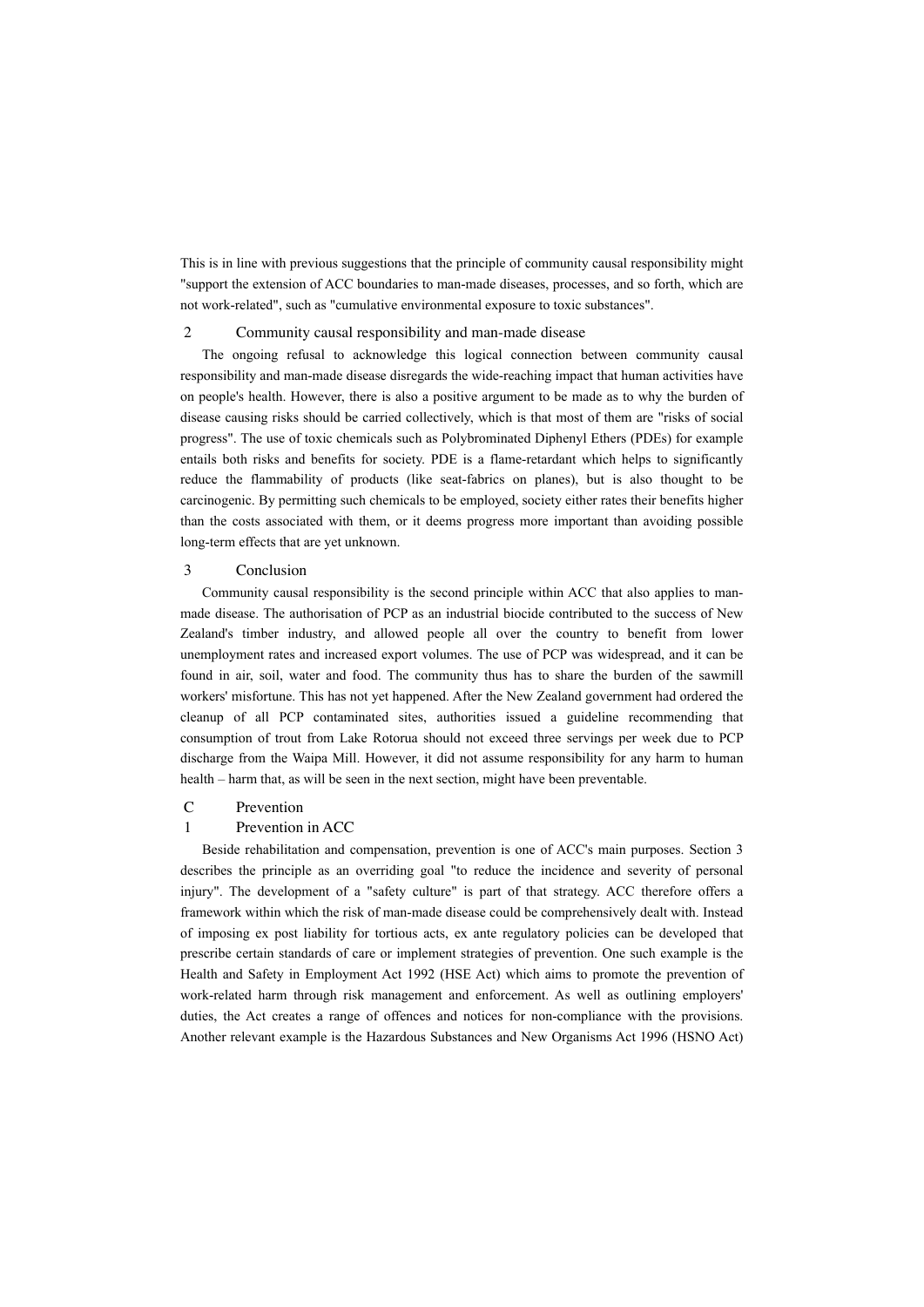which was passed to prevent or manage harm caused by hazardous substances and new organisms. Like the HSE Act, it contains both a system for safety management and extensive enforcement provisions. The Medicines Act 1981, Food Standards New Zealand and the Food Act 1981 could also be applicable to this area.

## 2 Prevention vs deterrence in respect of man-made disease

Most tort liability systems, once hailed for their deterrence effects, have only been moderately successful at providing incentives that are sufficiently strong to prevent personal injury. The negligence standard simply does not lead to a full internalisation of future risks in the injurer's cost structure, particularly in cases of scientific uncertainty. Even a strict liability standard is said to achieve little risk internalisation because the availability of insurance cuts across any incentive mechanisms of the common law. Woodhouse therefore rejected the validity of any arguments based on the "so-called deterrent effect of the common law action".

Even so, deterrence and prevention are not mutually exclusive concepts. In fact, Woodhouse appreciated that deterrence played an important role in influencing people's conduct and referred to uninsurable threats like fines and sanctions as fulfilling that function. Prevention therefore includes deterrence, but also incorporates "a range of strategies beyond manipulation of personal motives through monetary rewards". Thus, the adoption of a preventative approach towards man-made disease would create an opportunity to fashion a regulatory framework that is both more coordinated and more research-based than tort law.

A common criticism of ex ante regulation is that law makers have imperfect information regarding the costs and the benefits of the substance or the activity that is to be regulated. This is particularly true in the case of disease causation which involves a high level of scientific uncertainty. Aside from the conclusions reached in the previous paragraph, ex post liability would appear to achieve a greater level of certainty and would thus deter tortfeasors more effectively than prescriptive regulations: following the rationale that liability should be imposed on the party best able to prevent the harm, ex post liability provides an incentive for potential injurers to conduct research that a regulator would not be in a position to undertake. Framing a set of offences and guidelines to deter or prevent man-made disease can be a difficult task when it is not even clear if certain activities or substances are harmful or not.

This deficiency of ex ante regulation could be remedied, however, by adopting a precautionary approach for the use of potentially dangerous substances. The precautionary principle has often been discarded as being too vague, and despite its widespread use in international legislation its exact meaning remains elusive. Essentially, it is a more refined version of the truism "better safe than sorry" and, by advocating caution in the face of serious or irreversible harm, stands for the regulation of unknown effects. Although section 7 of the HSNO Act requires decision making by ERMA (Environmental Risk Management Authority) to be guided by this principle, its actual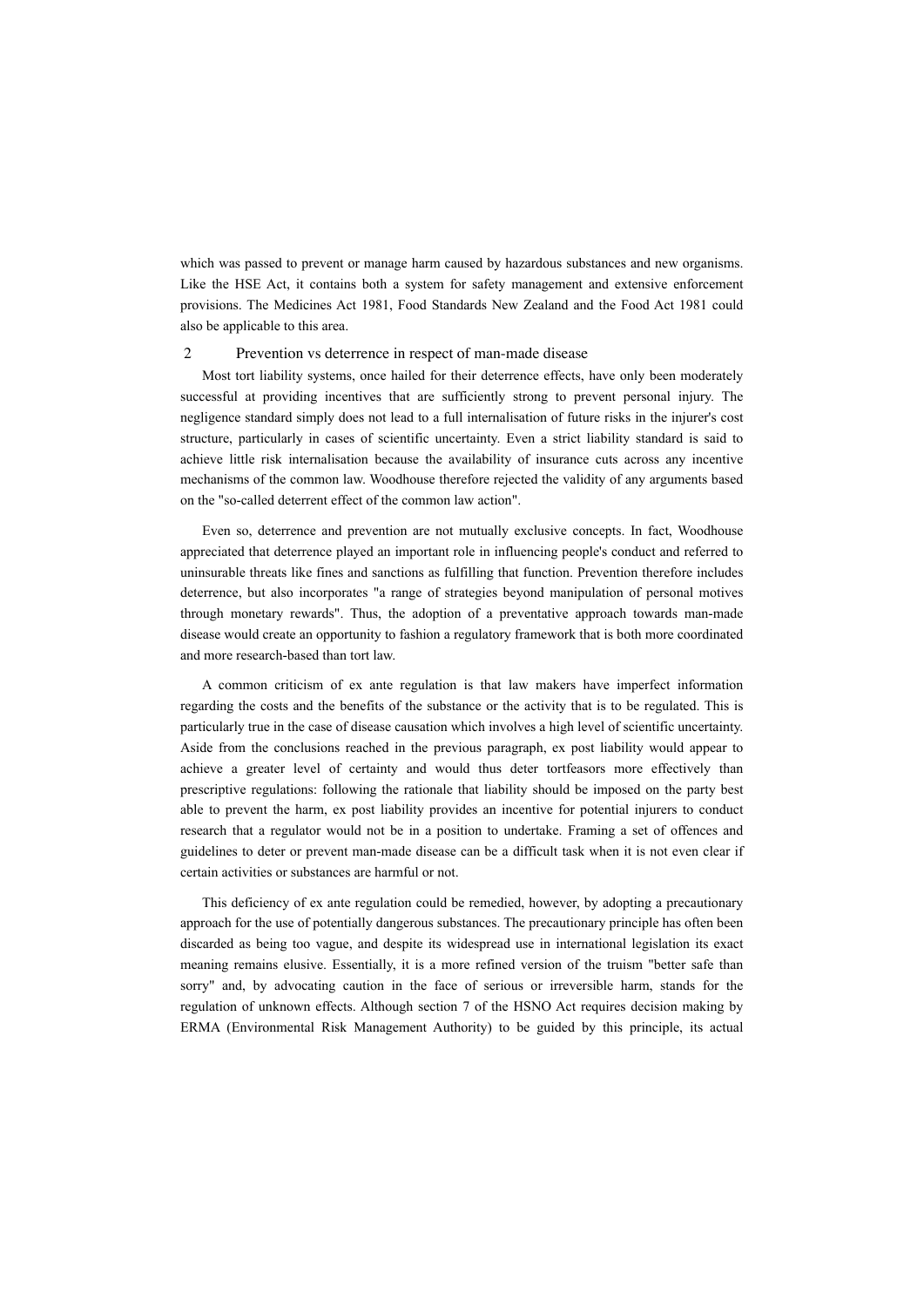impact on the process of risk assessment is unclear.

A newly implemented chemicals policy in Europe gives insights into how the precautionary principle might be put to use more effectively. The regulation, entitled "Registration, Evaluation and Authorisation of Chemicals" (REACH), provides for the screening of both existing and new chemicals, and reverses the burden of proof by requiring producers and importers – not authorities – to show that the substances are safe before they can enter the market. Due to its regulatory context, ACC seems much better suited to the implementation of the precautionary principle than the common law. While the principle would no doubt boost tort law's deterrence effect, a regulatory regime would actively manage and control dangerous substances without claimants having to initiate the process. Such a regime would be more comprehensive, efficient and equitable.

## 3 Conclusion

Because man-made diseases are preventable, their inclusion in the scheme would accord with the principle of prevention as stated in section 3 of the IPRC Act to reduce the incidence and severity of injury. It is likely that a coordinated and preventative approach towards managing hazardous substances would have revealed the harmful nature of PCP sooner than 1991. At the time of registration, instead of assuming that PCP was safe because of no known adverse effects on human health, the onus should have been shifted to the timber industry to show that no harmful consequences would ensue from the use of the chemical. With continued exposure of timber workers from the 1950s to 1988, regular assessments of the registered substance would have prevented much suffering.

# D Conclusion

If ACC is to follow a principled approach to the provision of compensation, man-made disease must be included as an additional ground for cover. Although introducing consistency into the scheme would in itself be a valuable achievement, it would be particularly important if legislative changes were planned to widen the scope of the system. Furthermore, excluding cover for the "victims of man-made disease [who are] paradigm examples of the failure of tort and limited nontort schemes" hampers the effective application of the principles outlined above, and thus interferes with the effectiveness of ACC.

#### IV Is a legislative amendment FEASIBLE?

The next question that needs to be answered is whether extending cover to man-made diseases is even possible. As well as having to differentiate between man-made disease and natural illness, an amendment would have to tackle the problem of proving causation and should achieve fairness without "opening the floodgates". As the following discussion will show, it seems likely that an amendment based on exposure would meet those conditions.

- A Scope of the Amendment
- 1 Man-made vs natural disease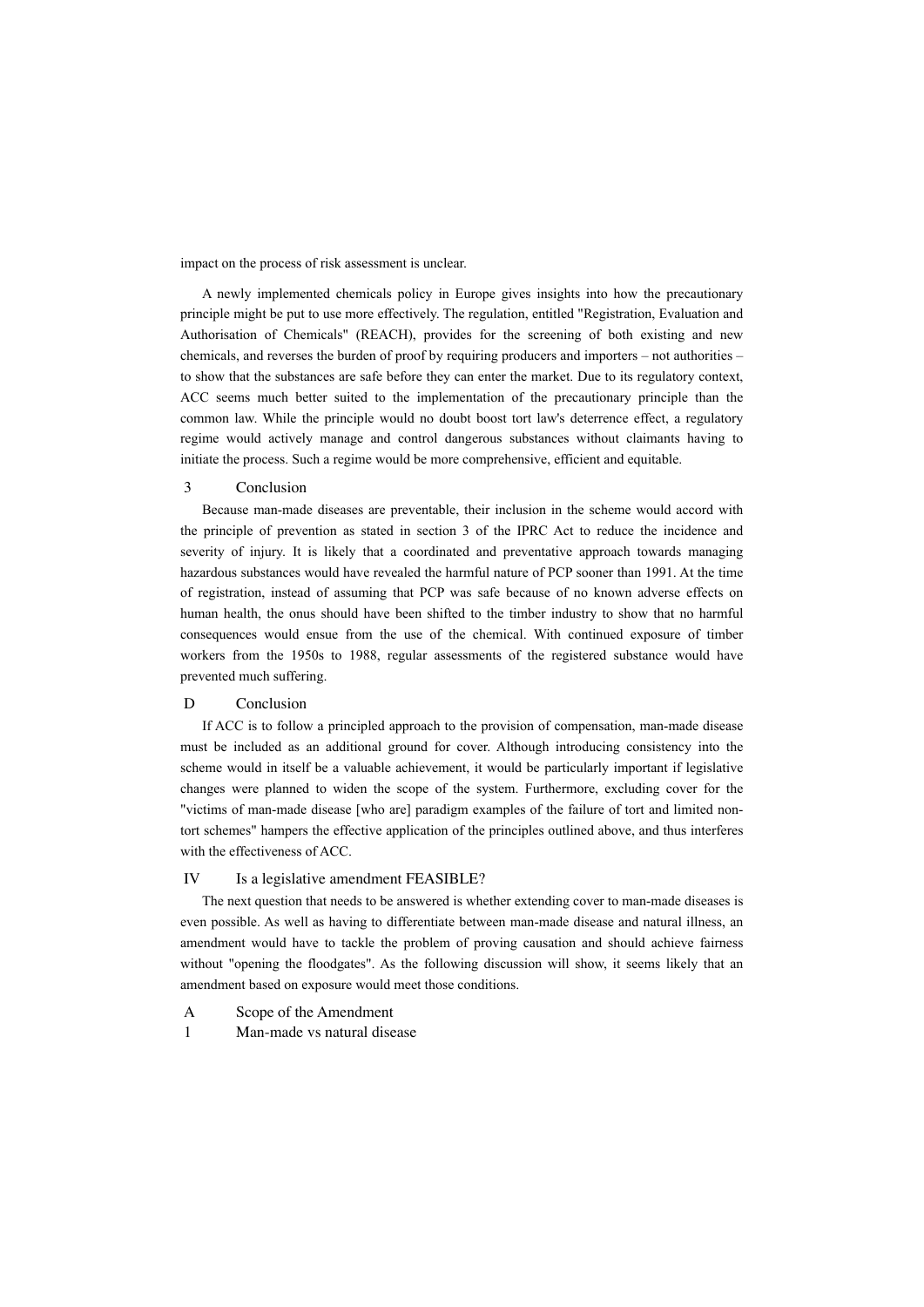Ideally, the distinction should be made between man-made disease and natural disease as this would accord with the legislative framework outlined above. The substitution of tort law calls for the inclusion of all disease that would have given rise to a claim at common law. Similarly, the principle of prevention is consistent with cover for diseases that are prevented more effectively through ex ante regulation than liability for harm. Community causal responsibility goes further by supporting compensation for harm caused by human activities, and might thus add a potentially large proportion of cases that, although man-made, would not have fallen within the first two principles. Consequently, a principled approach would require cover for all man-made disease.

In practice, however, the distinction between "man-made" and "natural" diseases presents a number of problems. Some authors have even gone so far as to suggest that it is wholly unworkable and administratively unfeasible. The underlying difficulty is, of course, causation: in most cases, it is simply impossible to determine the exact causes of disease. It is estimated for example that 80% of cancers are due to environmental factors, but in individual cases the origin of the illness usually remains unidentifiable. Figure 1 illustrates different classes of disablement and the relationships between them. In an amended IPRC Act, the overlap between accidents and man-made disease would not be of great practical relevance as both class 1 and class 2 would then be covered. The "area of scientific uncertainty" in the disease category, on the other hand, introduces doubts about whether a disease should be categorised as class 2 or class 3 and thus whether a disease is compensable or not.

Source: Reproduced, with permission of Oxford University Press, from Jane Stapleton "Compensating Victims of Diseases" (1985) 5 (2) Oxford J of Legal Stud 248, 256.

It has been argued that, in light of this causal uncertainty between man-made and naturally occurring disease, the inclusion of man-made disease into a no-fault system would yield no improvement to the common law. Both tort and ACC would require proof that the claimant's disease is man-made. This view should be rejected. Science will often lag behind ambitious legal standards. In cases of scientific uncertainty, the reach of the law is therefore typically under-inclusive. As a result of this, ACC is unable to provide compensation when causal uncertainty cannot be overcome and thus will never reach the (relatively) ideal level of cover for all man-made disease. However, this does not render the distinction futile. In the end, a no-fault cause-based scheme simplifies the process of proving causation in three important ways: first of all, the claimant does not need to show that a particular person or company caused the harm; second, the burden of proof does not have to be applied as strictly as at common law; and third, a centralised body of expertise can be developed to support individuals during the claims process. The causation problem would therefore be less significant than in tort. Besides, the fact that one of the difficulties experienced in tort law also arises in a different setting is not a valid reason for rejecting the shift altogether. For a more detailed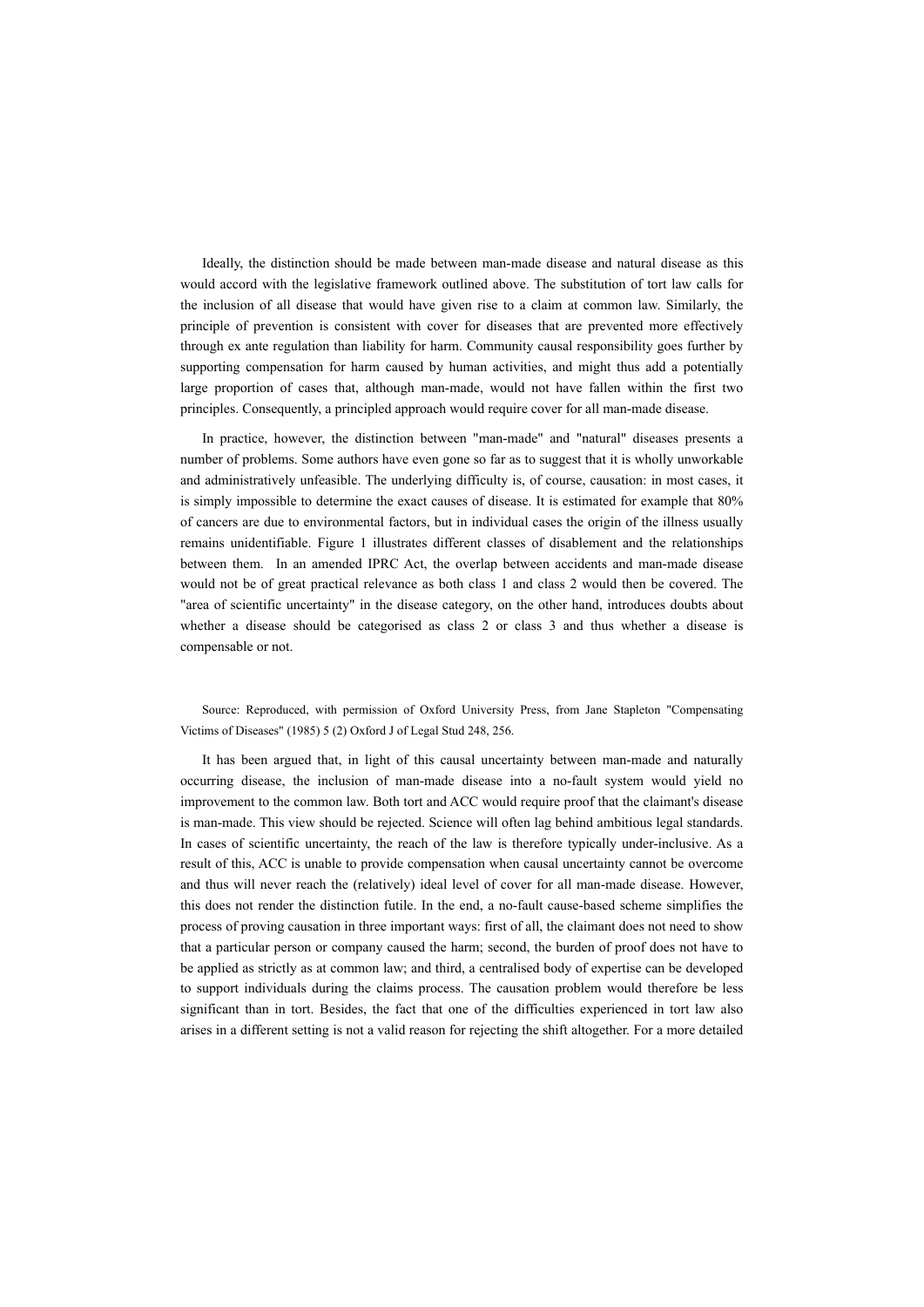argument on how causation should be approached, see the discussion below.

The objection that the man-made/natural distinction would be administratively unworkable should also be treated with caution. Policymakers, not scientists, decide how much scientific uncertainty is acceptable. This decision will effectively determine how resource-intensive the process is. Moreover, the distinction is already made to a certain extent in the assessment of workrelated injuries.

It is also important to remember that researching disease causation and collecting relevant data are not wasted efforts. On the contrary, the information would be highly valuable for the purpose of prevention. Determining what the causes are, where they originate and how they develop would enable regulators to verify what "causes the causes" and to control the original source of the harm more appropriately.

## 2 Exposure

#### (a) The concept of "exposure"

Despite the foregoing conclusion that the distinction between man-made and natural disease should not be rejected outright, it is not feasible to confine an amendment to solely man-made disease. Instead, the focus should be directed at "exposure" (that is, exposure to substances, agents, contaminants and so on) to avoid the definitional uncertainties that would no doubt ensue from the concept of man-made disease. The fact that a substance occurs naturally for example does not allow the conclusion that any causally connected disease or illness occurs naturally as well. Human factors contributing to the exposure have to be taken into account, such as the role of mining or construction in asbestos exposure.

As the causes of man-made disease are by definition external factors, the concept of exposure covers almost all anthropogenic disease. The principles of substituting tort and community causal responsibility attach to injuries that have external causes, such as another party's actions, harmful substances or "a force (including gravitiy), or resistance, external to he human body". The only exception to this is section  $25(1)(a)(iii)$ , which adds "twisting movement of the body" to the definition of accident in an attempt to bring it into line with common perceptions of the term's meaning.

### (b) Disease caused by exposure to natural agents

The conceptual shift to exposure would evidently lead to problems if it entailed the inclusion of many naturally occurring diseases. Indeed it is not difficult to conceive of diseases that are caused by exposure to natural substances without the causal contribution of a third party or of society. A great share of those diseases is probably caused by natural carcinogens. A case in point is the consumption of pesticides as part of a common diet, 99.99% of which are natural insecticides in plants. Considering that approximately half of all tested natural pesticides are rodent carcinogens, the effect of the remaining 0.01% of synthetic pesticides on cancer rates would be negligible.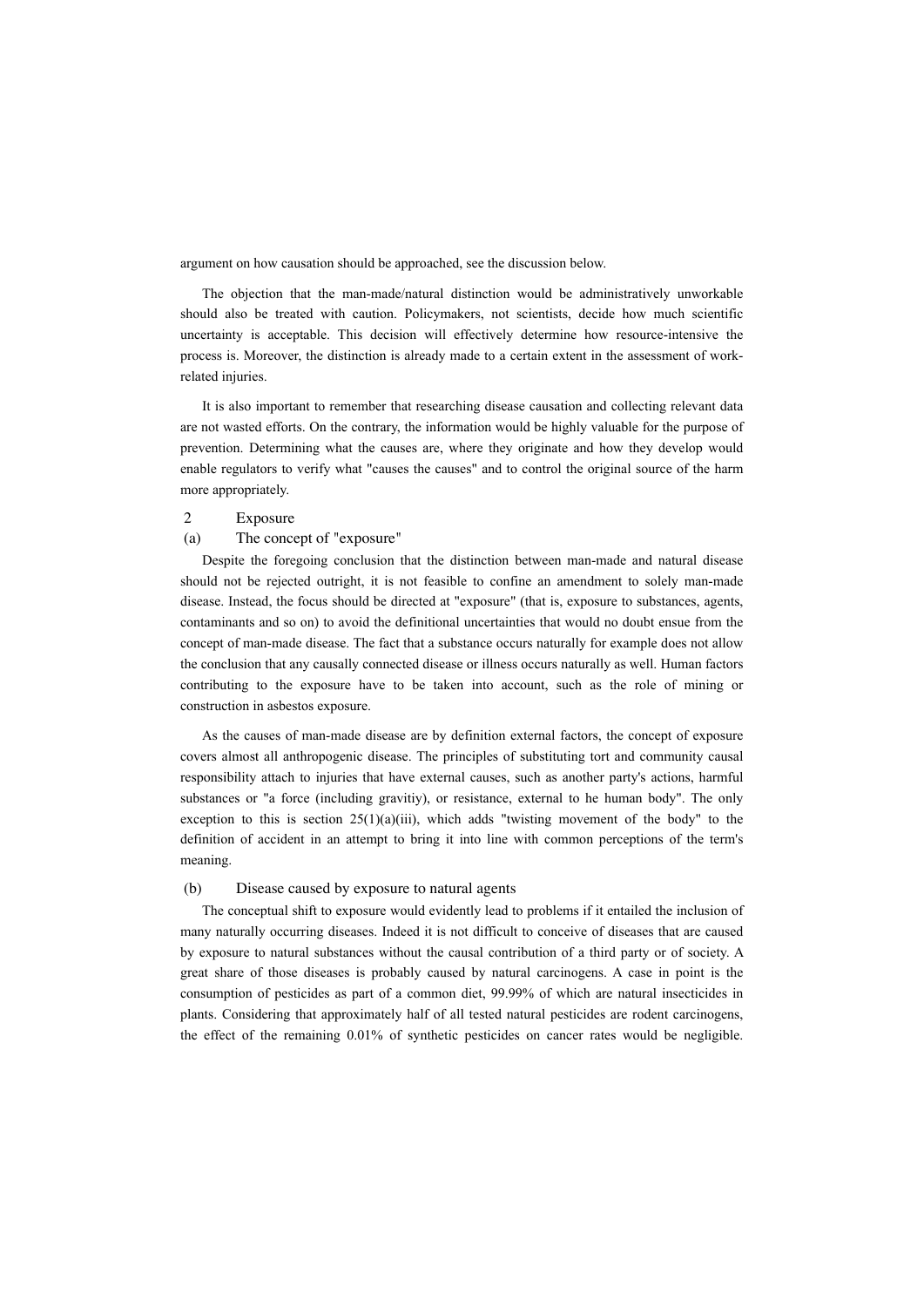Although in some areas harmful exposure to natural toxins thus outweighs the dangers of synthetic substances, this over-inclusive choice of terminology would be of little practical consequence for two reasons.

First, natural carcinogens not only accumulate over long periods of time, but are also ubiquitous, rendering the proof of specific disease causation impossible. As naturally occurring cancer could hence never be established under ACC, it does not need to be expressly excluded. A doctor would simply not be able to determine whether the cause of an individual's cancer was genetic or life-long exposure to natural carcinogens in food. Second, notwithstanding widespread use and contact with carcinogens and other natural toxins, any long-term harm in an individual that is observably caused by exposure can be assumed to arise in conjunction with industrial activities. Although beryllium is a naturally occurring metal for example, it is only man-made exposure through commercial mining and processing that will lead to chronic beryllium disease or lung cancer. Aside from a number of exceptions that can be specifically addressed in legislation, bypassing the express requirement that the disease be of man-made origin therefore does not cause too many inconsistencies.

An important qualification to the exposure concept is infectious diseases, which are caused by exposure to microbial agents, yet represent a large group of usually naturally occurring illnesses. Although most infectious diseases do not arise gradually and are therefore already excluded by the relevant provisions concerning accidents in section 25, cover should be expressly rejected in an amendment. Furthermore, a policy decision would have to be made concerning exposure to radiation and exposure to sunlight in particular. Allergies would also require further examination. Diseases caused by exposure to chemical and physical agents therefore constitute the main class of diseases that qualify for cover, but particular exceptions to this rule may be necessary.

# (c) Conclusion

Some of the definitional uncertainties concerning man-made disease could be avoided by a more inclusive approach based on exposure to chemical and physical agents. This new concept would almost exclusively apply to man-made disease. Even if the sawmill workers had exposed their families to a natural but toxic fungicide instead of PCP, for example, the exposure would still be man-made because the fungicide was used industrially.

#### B Causation

#### 1 The problem of disease causation

As indicated earlier, the problem of causation arises because of unknown causal connections between exposure to chemicals and disease. Unlike accidents or injuries arising on a specific occasion, disease cannot be traced back to a specific point in time. Some latency is usually involved, and sometimes toxicity only manifests itself in later generations. The more fundamental difficulty is that most diseases are not linked to only one cause: leukaemia for example can be caused by exposure to benzene, but is also associated with radiation, genetic disorders and viruses. The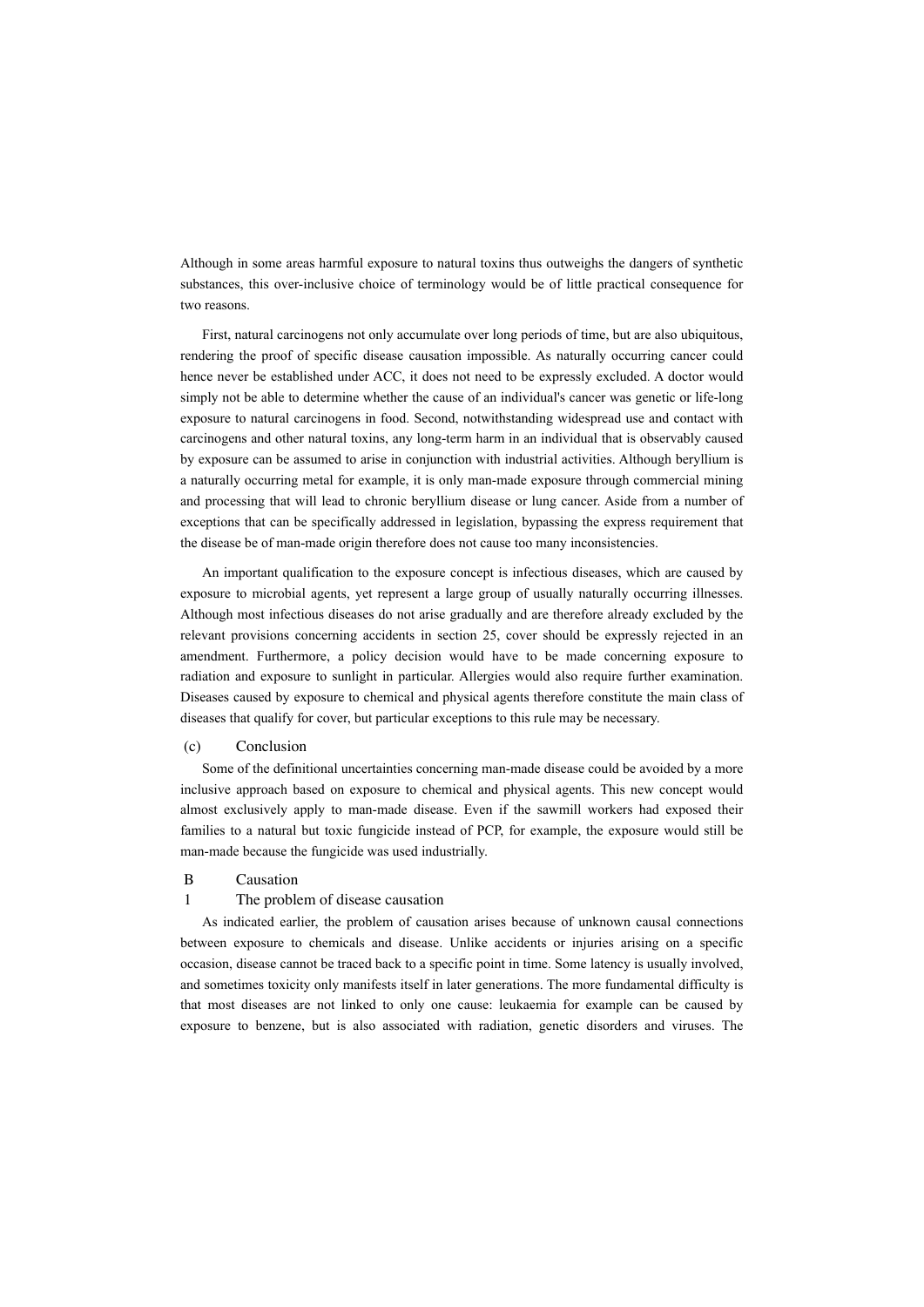occurrence of the disease itself is therefore not sufficient to suggest causation through exposure.

In order to show that an individual's disease was caused by toxic agents, the common law requires both general and specific causation to be proved. General causation requires scientific evidence establishing a causal relationship between exposure to the relevant substance and the type of disease suffered. The question of specific causation is directed at the specific medical condition at hand and the level of exposure experienced by the individual victim. Put differently, specific causation can only be found to exist if the particular dose was sufficient to trigger the particular response.

#### 2 Disease causation in ACC: room for improvement

The problem of disease causation is not foreign to ACC. Indeed, it is likely that a substantial number of work-related diseases are rejected by ACC due to overly stringent causal requirements. Despite an estimated 300-800 occupational cancers occurring in New Zealand each year, for example, only four instances of ACC cover for occupational cancer were recorded in 2001 and 2002. One of the reasons for this seems to be the confusion of medical and legal causation standards, raising the burden of proof to unrealistic heights. Doctors as expert witnesses might often be much less willing to infer causation than laymen. Some of the existing difficulties could therefore be remedied by a fair and claimant-focused application of the balance of probabilities test, and by consciously differentiating between law and science.

The issue of causation has also been addressed in the courts. Although it is well established that the onus of proof rests on the claimants, it has been held that, where cause and effect are scientifically uncertain, the burden should not be applied too rigorously. In *Accident Compensation Corporation v Ambros*, the Court of Appeal decided that although the claimant was still required to prove causation on the balance of probabilities, a court could draw "robust inferences of causation" if there was a lack of evidence to the contrary. As ACC's role is largely inquisitorial and requires an investigation of all aspects of the claim as a matter of process, Glazebrook J considered the application of such an inference appropriate. However, the Court reiterated that, to establish causation, the evidence would still need to reach the requisite standard of proof. It therefore rejected the High Court's more liberal view whereby the burden of proof shifted to ACC once certain criteria (such as proximity) had been met. Glazebrook J argued that this approach went against the clear wording of the IPRC Act, and that it could not be applied to a statutory scheme like ACC which was outcome- and not risk-focused.

As the scheme's application is not restricted by duty of care questions, New Zealand is in a unique position to take a more lenient approach to causation than would be possible under a tortbased system. Generally, causation in ACC cases is determined in two steps: first, the "but for" test is applied; and second, the policy considerations and statutory objectives underlying the IPRC Act have to be considered. With the proposed extension of the scheme, a more detailed test should be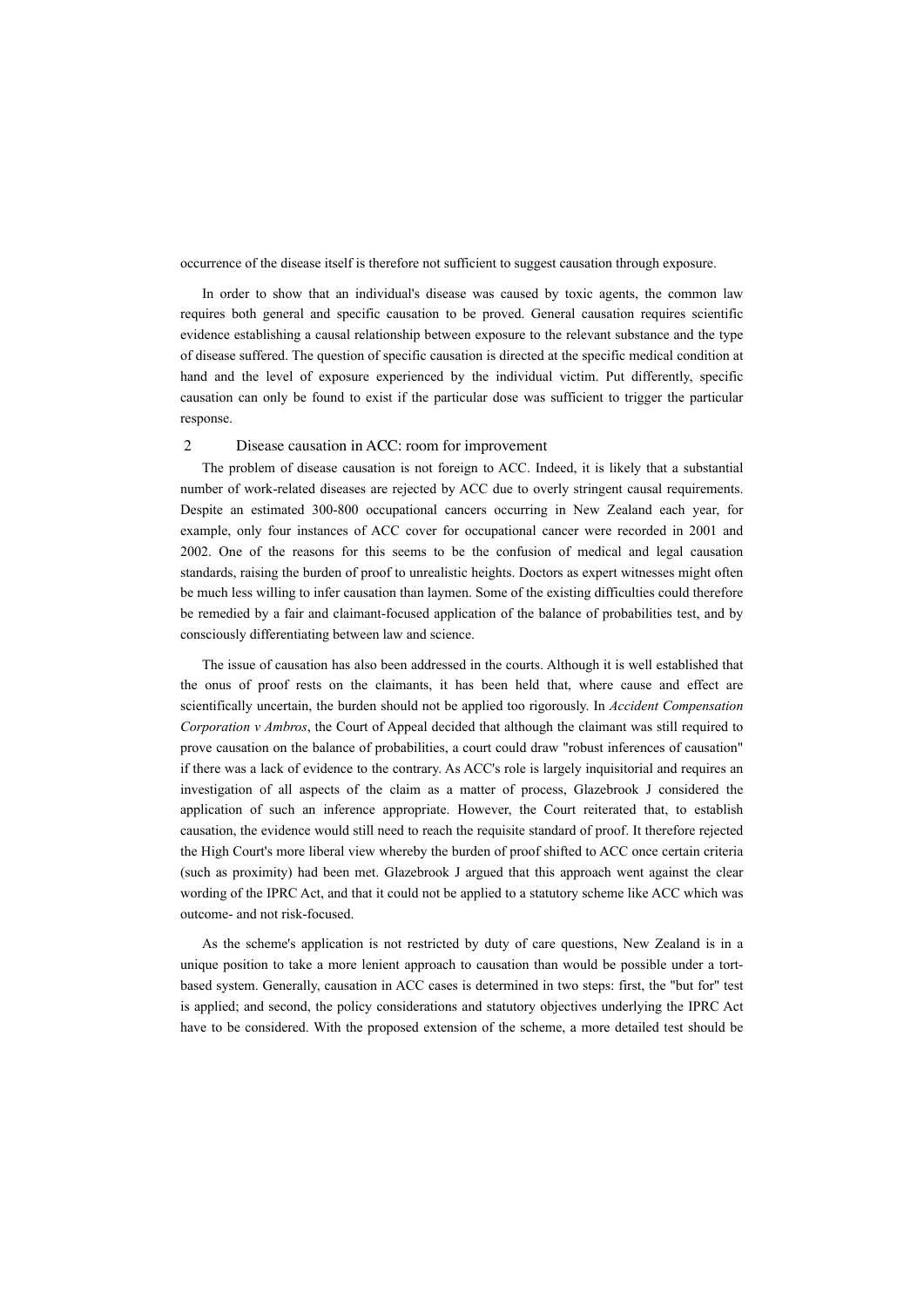introduced, assisting medical practitioners in their assessment of gradual exposure cases.

Most importantly, the determination of legal causation should be guided by the goal of compensating man-made disease. Without the support of authorities and realistic assessment procedures, claimants face unreasonable hardship in discharging their burden of proof. Evaluation of occupational exposure for example is often based on the assumption that workers take proper care when handling hazardous substances and that the conditions of use are as prescribed. This assumption makes proof of causation more difficult for workers who tend to remove protective gear that is obstructive or who are ignorant of the risks involved. Maybe it is even appropriate to speak of a lack of "political will" that restricts access to ACC for certain classes of victims. Thus, a pro-active culture should be adopted that does not prejudice disease victims and that eases the burden of proving causation.

## 3 Conclusion

Disease causation involves legal and scientific problems that arise both in the common law and in ACC. In comparison to a civil liability system, however, a no-fault scheme could address causation issues more comprehensively and also more liberally. In the case of the sawmill workers, governmental efforts to clean up the PCP contamination of the environment were paralleled by a complete lack of interest in the victims' welfare, signalling a systematic unwillingness to get involved in chronic exposure issues. A shift in political will is therefore necessary.

# V COMPENSATION OF WORKERS

At this point the objection could be raised that the foregoing conclusions, while offering support for the inclusion of man-made disease into ACC, do not necessitate an amendment to the scheme. Achieving consistency within the current framework would no doubt remedy anomalies in the provision of cover and could also be viewed as an end in itself, yet these benefits might be too immaterial to justify legislative action. Similarly, the mere practicability of cover for man-made disease does not compel its enactment. However, the next ACC principle to be evaluated introduces an element of urgency into the discussion and demonstrates not only that workers' compensation is inadequate, but also that the concept of man-made disease could alleviate the problem to some extent.

#### *A Workers' Compensation and ACC*

Originally introduced as a response to unsatisfactory workers' compensation, ACC aims to provide cover for work-related health conditions. By virtue of section  $20(2)(e)$ , personal injury for the purpose of the IPRC Act includes "personal injury caused by a work-related gradual process, disease, or infection". Section 30 outlines the requirements that an injury must fulfil to be considered "work-related". If a claimant has a personal injury that is listed in Schedule 2, and if that person "is or has been in employment involving exposure to agents, dusts, compounds, substances, radiation, or things … described in that schedule in relation to that type of personal injury", he or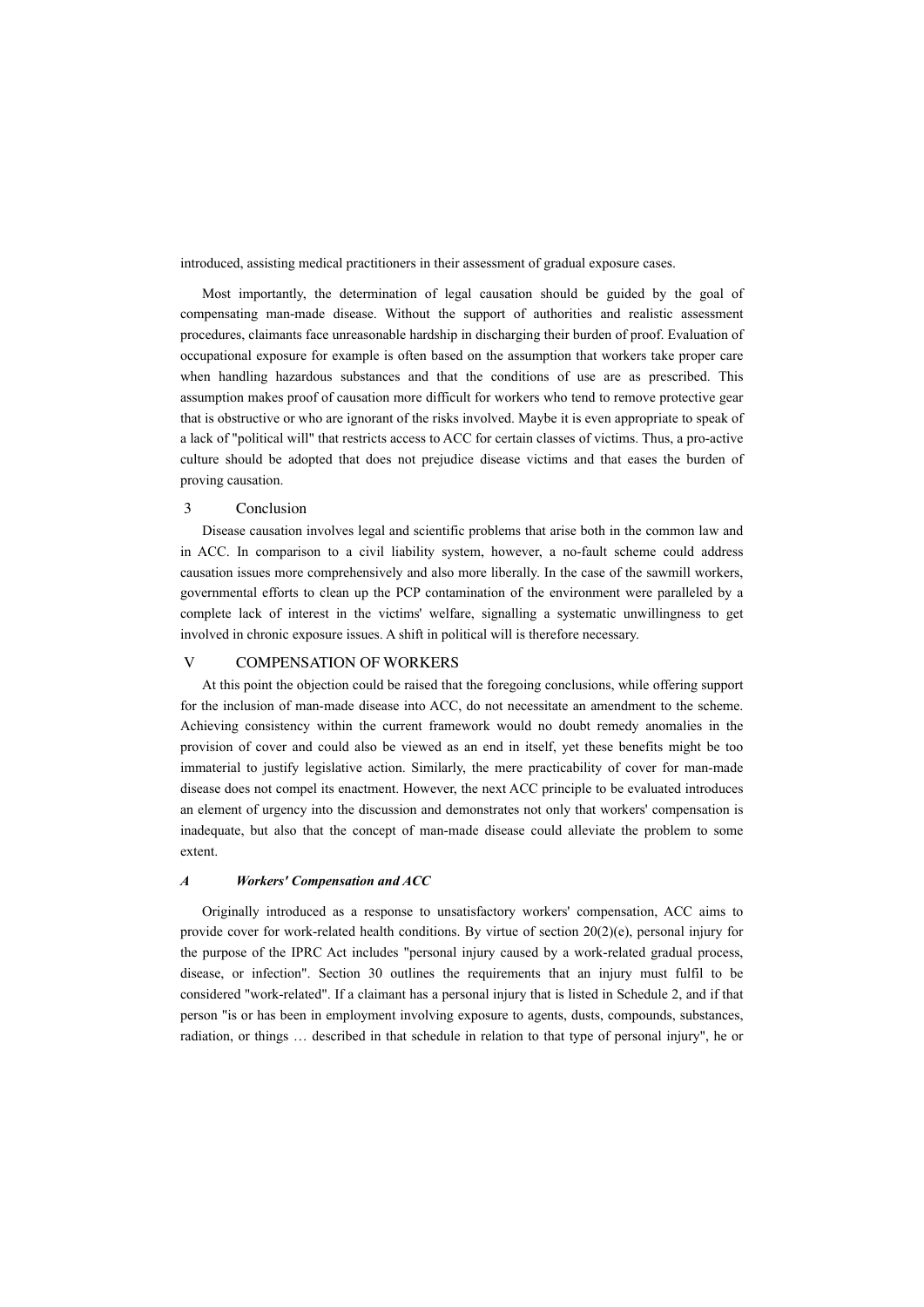she does not have to undergo the test of causation as set out in section 30(2). Schedule 2 therefore provides a fast-track mechanism for injuries in which general causation has already been sufficiently established. A good example is mesothelioma, a particular type of lung cancer that is almost exclusively caused by exposure to asbestos. On 17 December 2007, Cabinet approved an amendment to Schedule 2 that increased the number of occupational diseases from 17 to 41.

Work-related injuries caused by "a gradual process, disease, or infection" that are not included in the Schedule have to meet the test of causation outlined in section 30(2): first, it is necessary that "the person performs an employment task … or is employed in an environment that has a particular property or characteristic". Second, that property or characteristic has to cause, or contribute to the cause of, the personal injury and cannot be "found to any material extent in the non-employment activities or environment of the person". Last, it has to be shown that:

> the risk of suffering the personal injury is significantly greater for persons who perform the employment task than for persons who do not perform it or is significantly greater for persons who are employed in that type of environment than for persons who are not.

Section 30 thus imposes an onerous burden on workers whose claims do not fall under Schedule

# 1 The issue of work-relatedness

2.

As can be seen from the preceding outline of section 30, the reason why ACC coverage should be extended to man-made disease is that the concept of "work-related" illness is fraught with difficulties. Many illnesses are not included in Schedule 2 simply because a causal connection with work is too uncertain or because there is the likelihood of significant non-work exposure on top of work exposure. Schedule 2 is therefore more limited than it ought to be. If Schedule 2 does not apply and a worker's illness has to be shown to be work-related under section 30, the claimant is subjected to the additional burden of having to exclude non-work exposure as a material cause of the disease. This introduces some of the already-mentioned problems of multi-source exposure into ACC. An example of how burdensome this requirement of work-relatedness is, and how strictly it is applied, is the case *Stumpp v ACC*. In that case, a mechanic appealed ACC's decision not to allow his claim for work-related irritant dermatitis because he had done an average of 1-2 hours per week of mechanic work in his free time.

It is also "increasingly artificial" to continue to employ the notion of "work-relatedness" in modern societies. Relative to traumatic injuries, such as accidents involving machinery, man-made diseases and chronic injuries in workers have been on the increase. More cases thus have to be decided pursuant to section 30. Partially abolishing the requirement of work-relatedness would enable more workers to make claims for man-made diseases, whether they were caused outside of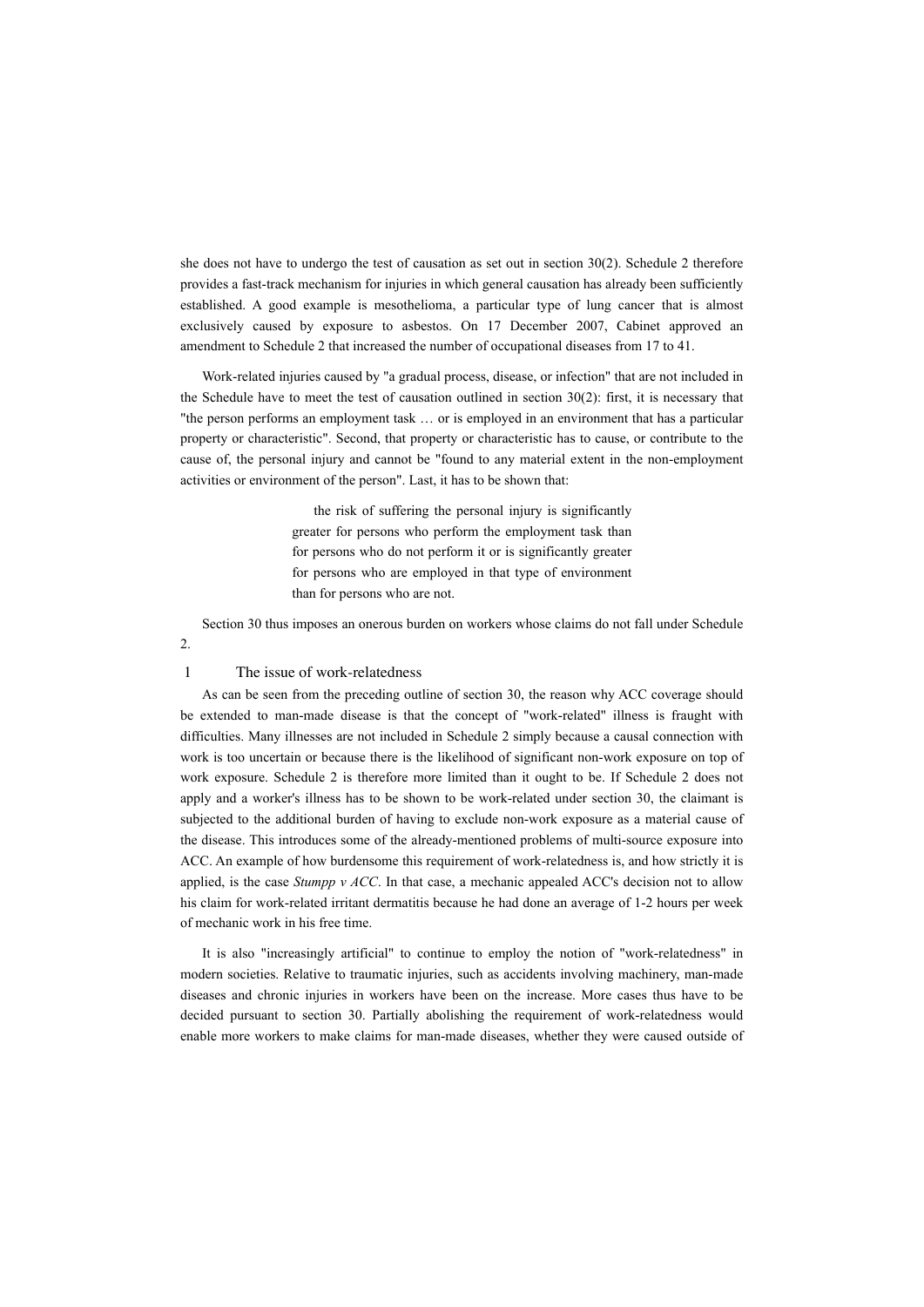the work place, both at work and outside of work or wholly at work. As it is known that actual cases of work-related injuries well exceed the claims for such injuries, this would improve the system significantly.

## 2 Bystanders

Moreover, it is not known to what extent non-working bystanders are affected by occupational hazards. The danger of "para-occupational exposure", such as the indirect poisoning of family members with occupational chemicals, should not be ignored. Bystanders are also at greater risk in industries such as farming, where occupational environments are not usually separated from nonoccupational environments. This particularly leaves family members and residents in a vulnerable position. Nearby residents of the Ivon Watkins Dow plant in New Plymouth, for example, were unable to obtain compensation for dioxin-related health effects and have to rely on a health support programme commissioned by the Ministry of Health instead. Furthermore, the direct and harmful impact of work activities on residents will likely remain unknown if the requirement of workrelatedness is not abolished and ACC does not commence collecting relevant data.

# B Workers' Compensation and Man-made Disease

Although the concept of man-made disease includes all work-related conditions, it is necessary to differentiate between work-related conditions that are man-made by virtue of their workrelatedness and work-related conditions that would be man-made even if they did not arise in employment. The former are diseases caused by exposure to natural agents, gradual processes and infections. As these conditions are causally linked to occupational activities, they should be considered man-made in accordance with the three principles outlined above. The latter are diseases caused by synthetic or artificial agents. Occupational viral pneumonia is an example of a condition that is only man-made because it is work-related, whereas chemical pneumonia is a man-made disease regardless of the environment in which it arose.

It is evident that the suggested concept of exposure comprises all work-related diseases that would be man-made even if they did not arise in employment and also all work-related diseases caused by exposure to natural agents. Cover for man-made disease would thus obviate the requirement of work-relatedness in those instances. Proof of a disease caused through exposure to chemical or physical agents triggers compensation, whether the exposure can be shown to be workrelated or not. Naturally, proof of causation entails indirect proof of work-relatedness if the workplace is the only source of the harm. However, if the type of disease is almost exclusively caused through exposure, or if exposure is mixed (it is both work-related and non-work-related), the wider concept of man-made disease facilitates the claims process for workers. Abolishing the express requirement of work-relatedness in exposure cases also offers the opportunity to extend Schedule 2 as now "disease-exposure" links do not have to be confined to chemical and physical agents that occur almost exclusively in work environments.

Despite the general applicability of the exposure concept to man-made disease, it is apparent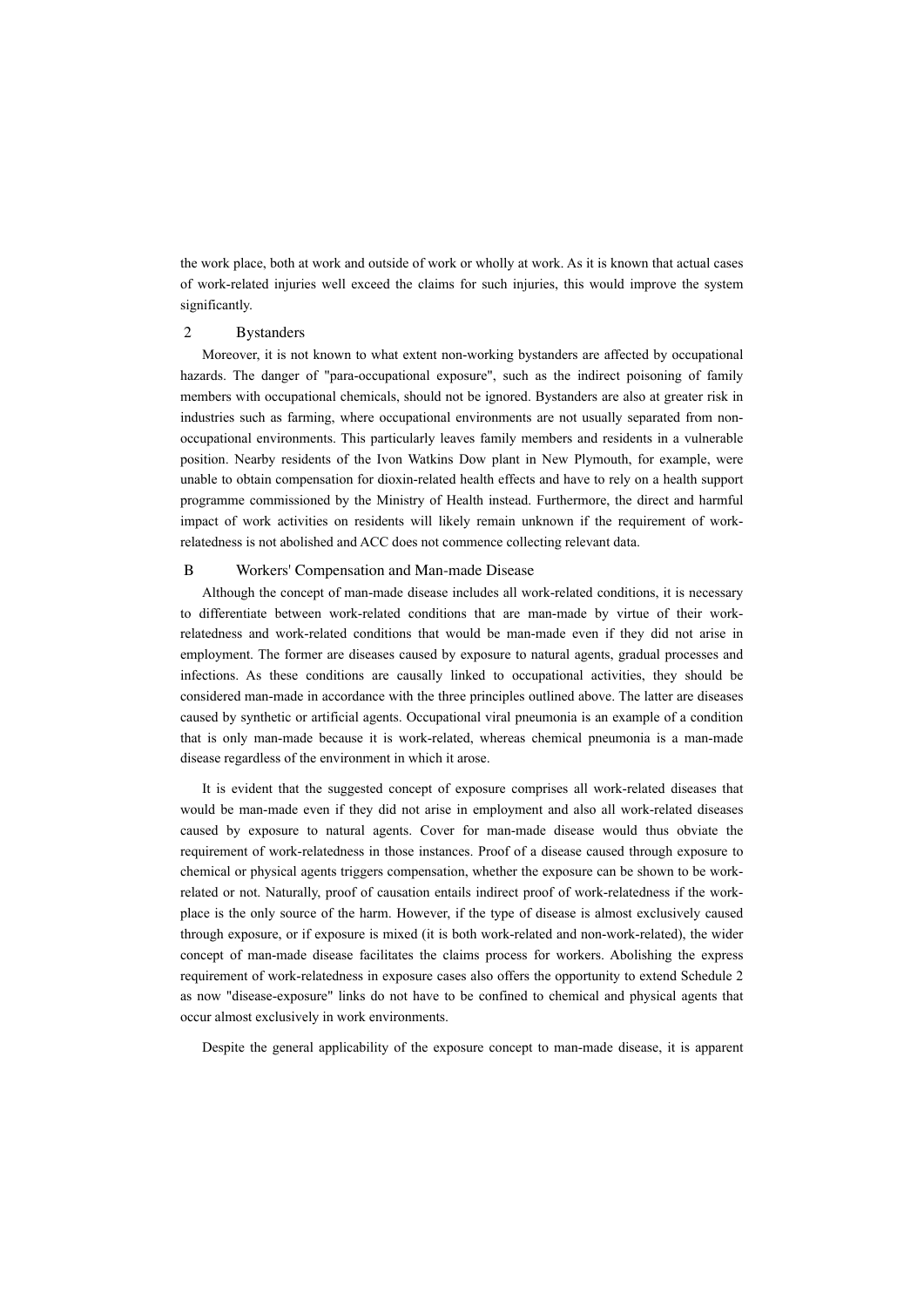that gradual processes and infections that are man-made by virtue of their work-relatedness are not caused by "exposure". Because these conditions arise in connection with work, they must still be regarded as the result of external factors. The meaning of exposure would be distorted, however, by a reference to "diseases caused by exposure to work-related activities". Work-related gradual processes and infections therefore have to be dealt with separately, and the requirement of workrelatedness must be retained.

#### C Conclusion

Workers' compensation is no doubt an integral part of ACC. As the concept of man-made disease incorporates work-related diseases, the suggested amendment could put an end to the onerous burden of establishing work-relatedness in many cases. It would also remedy the lack of cover for para-occupational exposure cases. Whole families in Whakatane were put at risk because the sawmill workers, oblivious to the dangers involved, brought PCP into their homes: some burnt treated wood in their fires, or used the biocide to weed the garden, while others simply arrived home with their clothes drenched in the chemical. Although families were therefore exposed to an occupational hazard, and serious health conditions have affected the descendants of former workers, ACC would not provide compensation for any gradually developing disease that did not arise in employment. The additional exposure of workers to PCP at home would also reduce their chances of establishing work-relatedness. Workers who had relatively little direct contact with the chemical during their employment would find it particularly difficult to show that non-work exposure was not substantial.

## VI CONCLUSION

Many issues arise from the proposal to extend cover to man-made disease that are beyond the scope of this essay. Harm caused by prenatal drug exposure, multiple chemical sensitivity and genetic susceptibility are all health conditions that would require further examination. When determining whether a particular illness should be covered, regard should be had to the principles identified in Parts II and IV: the replacement of common law actions, community causal responsibility, prevention and compensation for workers.

Risks from toxic exposure are widespread and can affect all population segments. A concerted effort should be made to address the problem of man-made disease effectively by integrating compensation and prevention strategies. Although the practical distinction between man-made and natural disease is undeniably difficult, this problem is already causing hardship both within the tort system and ACC and thus ought not to stand in the way of cover for exposure cases. The same applies to the difficulties relating to disease causation. An extension of the scheme to man-made disease in accordance with the four mentioned principles would introduce consistency into the scheme, as much as is possible in a cause-based no-fault system, and would aid a group of victims that has long been neglected.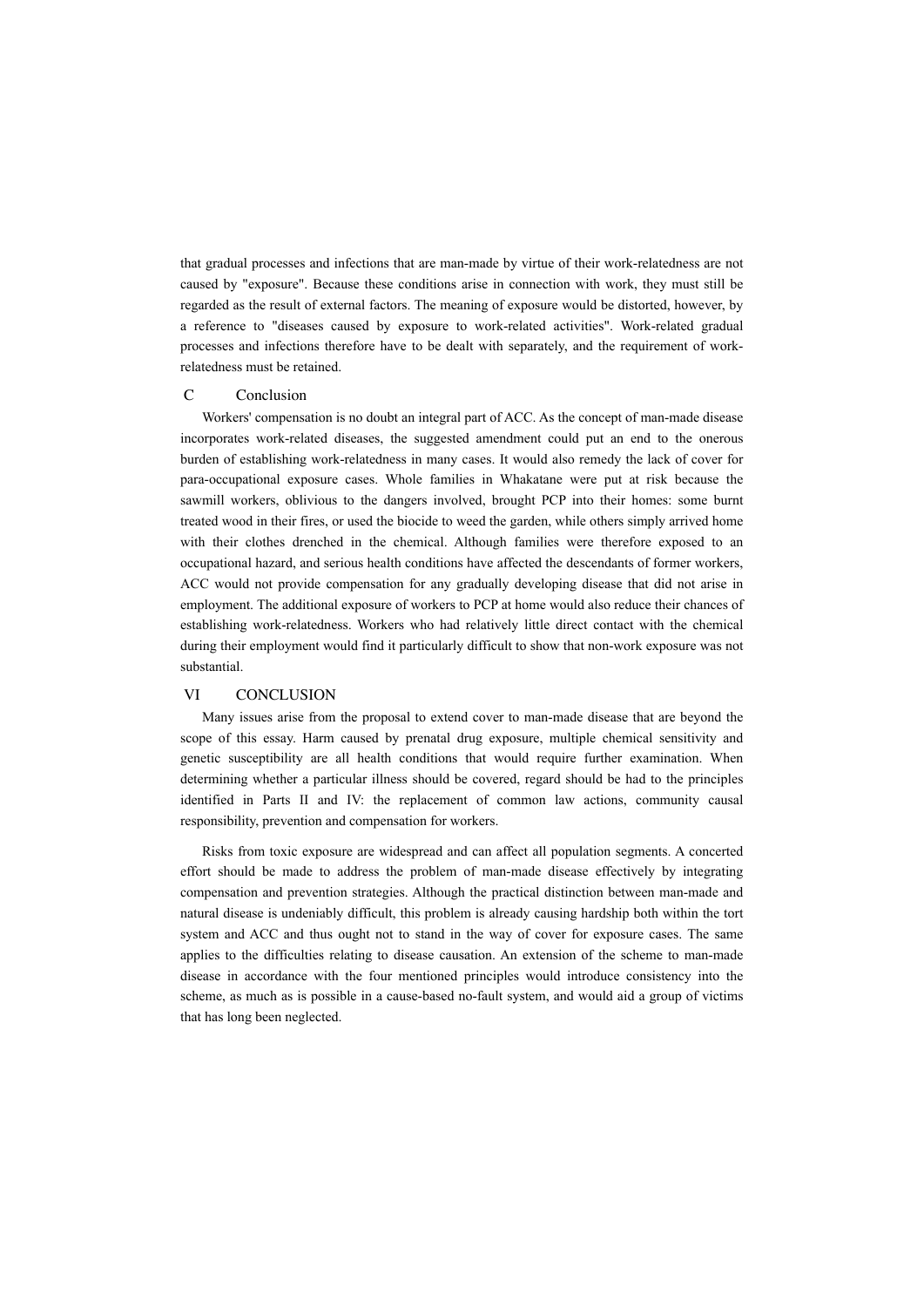# VIII APPENDIX

Injury Prevention, Rehabilitation, and Compensation Act 2001

20 Cover for personal injury suffered in New Zealand (except mental injury caused by certain criminal acts)

(1) A person has cover for a personal injury if—

…

(c) the personal injury is described in any of the paragraphs in subsection (2).

(2) Subsection (1)(c) applies to—

(a) personal injury caused by an accident to the person:

(b) personal injury that is treatment injury suffered by the person:

(c) treatment injury in circumstances described in section 32(7):

(d) personal injury that is a consequence of treatment given to the person for another personal injury for which the person has cover:

(e) personal injury caused by a work-related gradual process, disease, or infection suffered by the person:

(f) personal injury caused by a gradual process, disease, or infection that is treatment injury suffered by the person:

(g) personal injury caused by a gradual process, disease, or infection consequential on personal injury suffered by the person for which the person has cover:

(h) personal injury caused by a gradual process, disease, or infection consequential on treatment given to the person for personal injury for which the person has cover:

…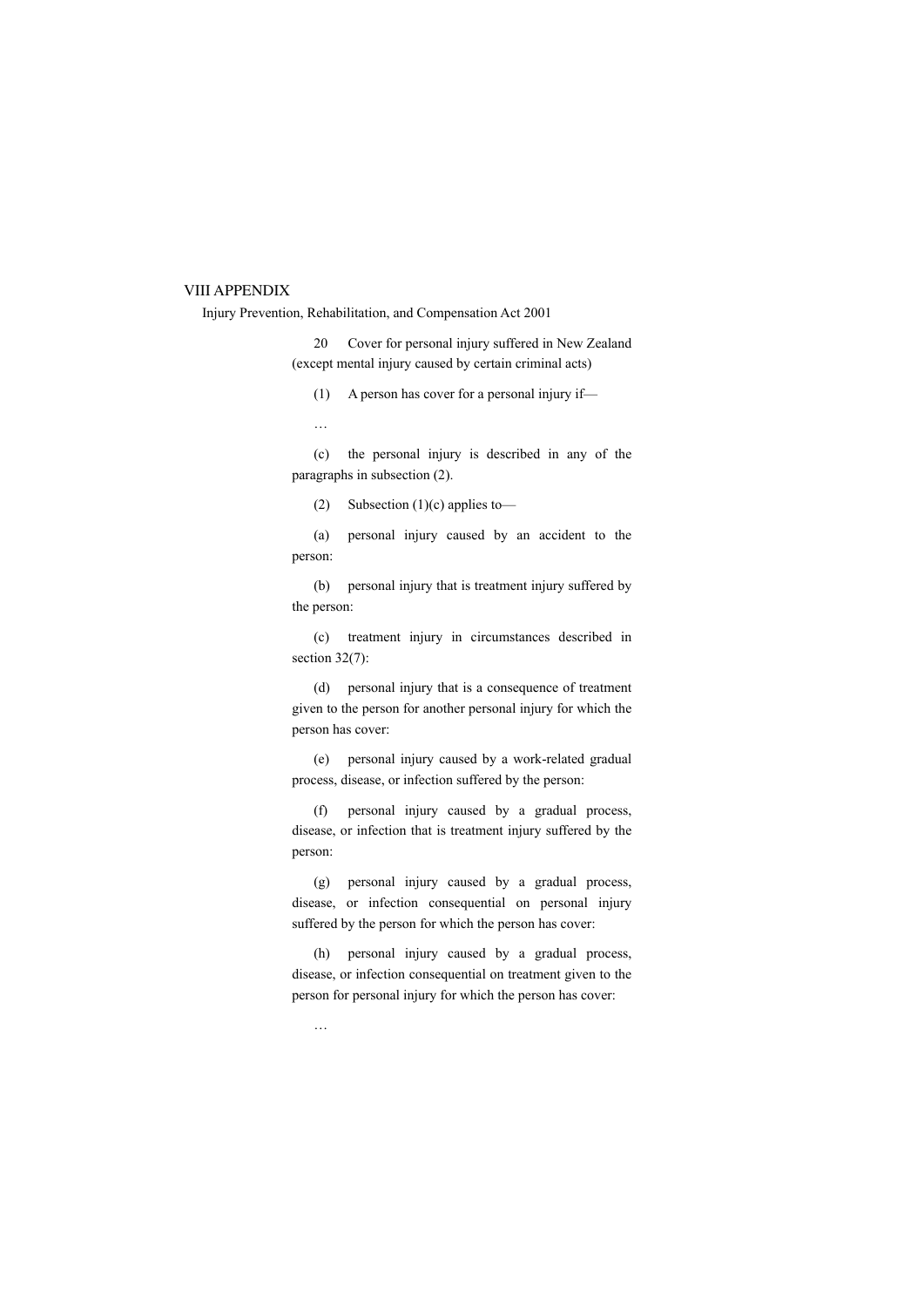# 25 Accident

(1) Accident means any of the following kinds of occurrences:

(a) a specific event or a series of events, other than a gradual process, that—

(i) involves the application of a force (including gravity), or resistance, external to the human body; or

(ii) involves the sudden movement of the body to avoid a force (including gravity), or resistance, external to the body; or

(iii) involves a twisting movement of the body:

(b) the inhalation of any solid, liquid, gas, or foreign object on a specific occasion, which kind of occurrence does not include the inhalation of a virus, bacterium, protozoan, or fungus, unless that inhalation is the result of the criminal act of a person other than the injured person:

(ba) the oral ingestion of any solid, liquid, gas, fungus, or foreign object on a specific occasion, which kind of occurrence does not include the ingestion of a virus, bacterium, or protozoan, unless that ingestion is the result of the criminal act of a person other than the injured person:

(c) a burn, or exposure to radiation or rays of any kind, on a specific occasion, which kind of occurrence does not include a burn or exposure caused by exposure to the elements:

(d) the absorption of any chemical through the skin within a defined period of time not exceeding 1 month:

(e) any exposure to the elements, or to extremes of temperature or environment, within a defined period of time not exceeding 1 month, that,—

(i) for a continuous period exceeding 1 month, results in any restriction or lack of ability that prevents the person from performing an activity in the manner or within the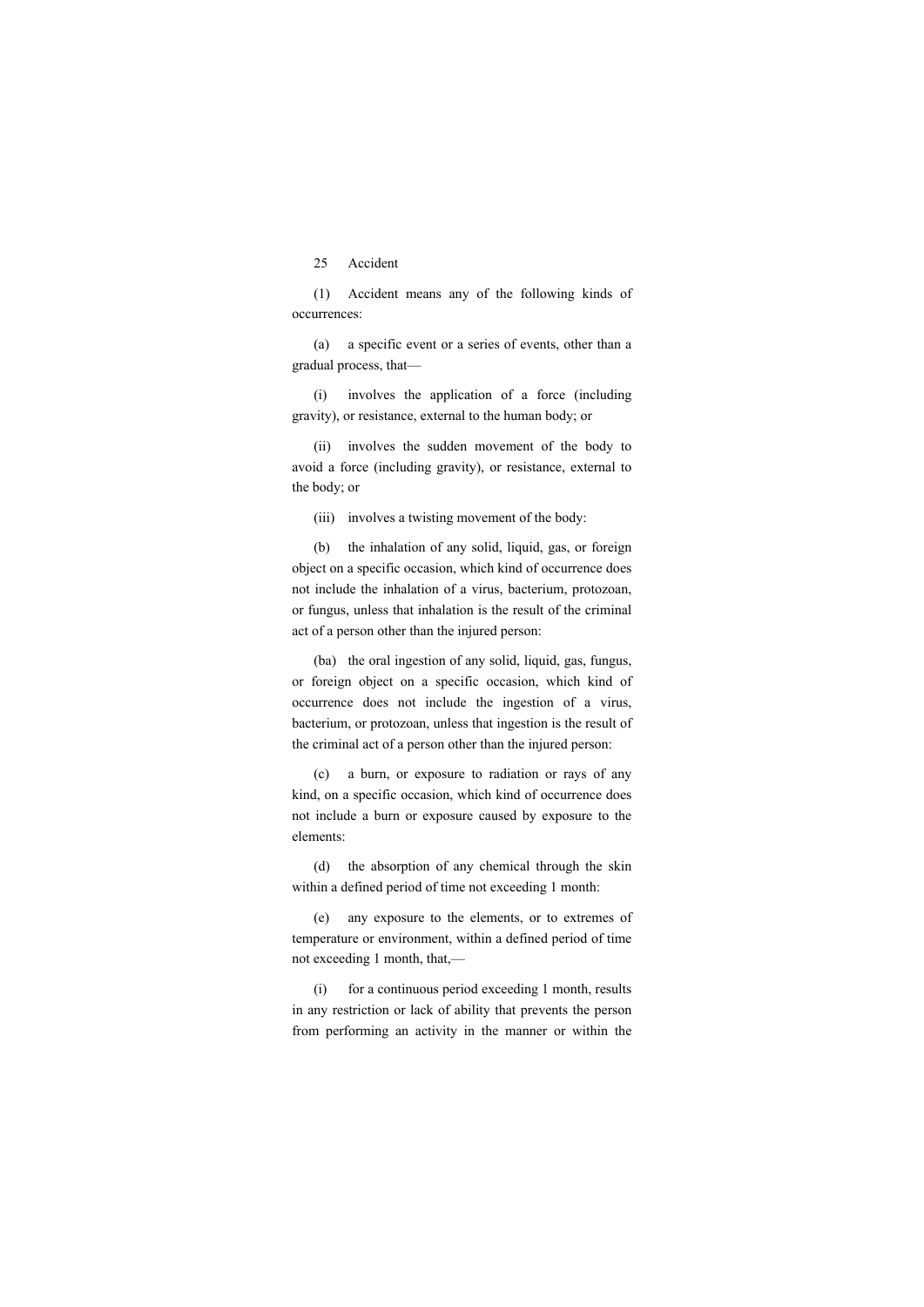range considered normal for the person; or

(ii) causes death.

…

26 Personal injury

…

(2) Personal injury does not include personal injury caused wholly or substantially by a gradual process, disease, or infection unless it is personal injury of a kind described in section  $20(2)(e)$  to (h).

…

30 Personal injury caused by work-related gradual process, disease, or infection

(1) Personal injury caused by a work-related gradual process, disease, or infection means personal injury—

(a) suffered by a person; and

(b) caused by a gradual process, disease, or infection; and

(c) caused in the circumstances described in subsection (2).

(2) The circumstances are—

(a) the person—

(i) performs an employment task that has a particular property or characteristic; or

(ii) is employed in an environment that has a particular property or characteristic; and

(b) the particular property or characteristic—

(i) causes, or contributes to the cause of, the personal injury; and

(ii) is not found to any material extent in the nonemployment activities or environment of the person; and